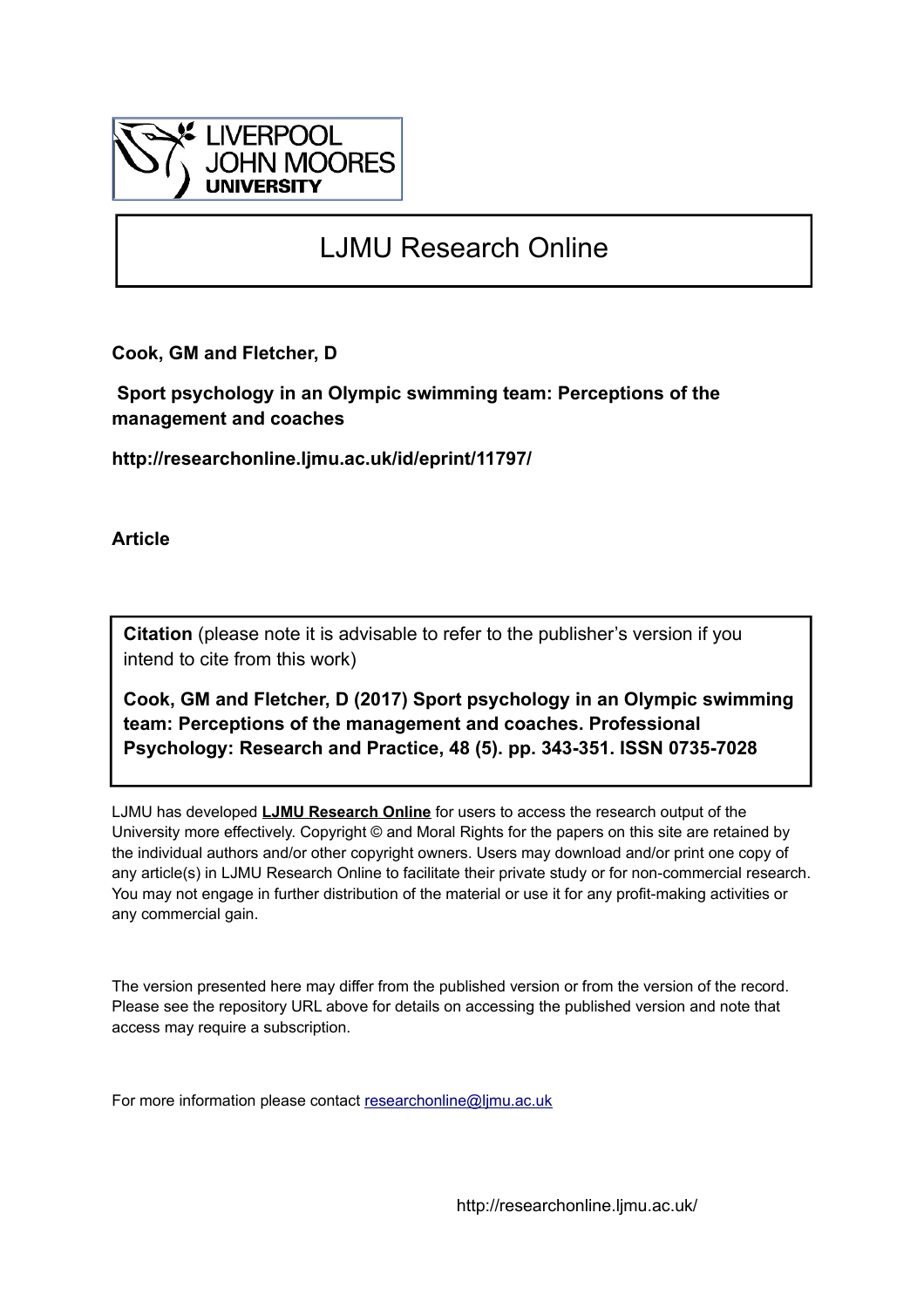Sport Psychology in an Olympic Swimming Team: Perceptions of the Management and Coaches Gillian M. Cook and David Fletcher Loughborough University

The final publication is available at APA PsycNET via <http://doi.org/10.1037/pro0000142>

## Author Note

Gillian M. Cook and David Fletcher, School of Sport, Exercise and Health Sciences, Loughborough University, Loughborough, United Kingdom.

This research was supported in part by a grant from a National Governing Body of Swimming.

Correspondence concerning this article should be addressed to Gillian M. Cook, School of Sport, Exercise and Health Sciences, Loughborough University, Epinal Way, Loughborough, Leicestershire LE11 3TU, United Kingdom. E-mail: G.M.Cook@lboro.ac.uk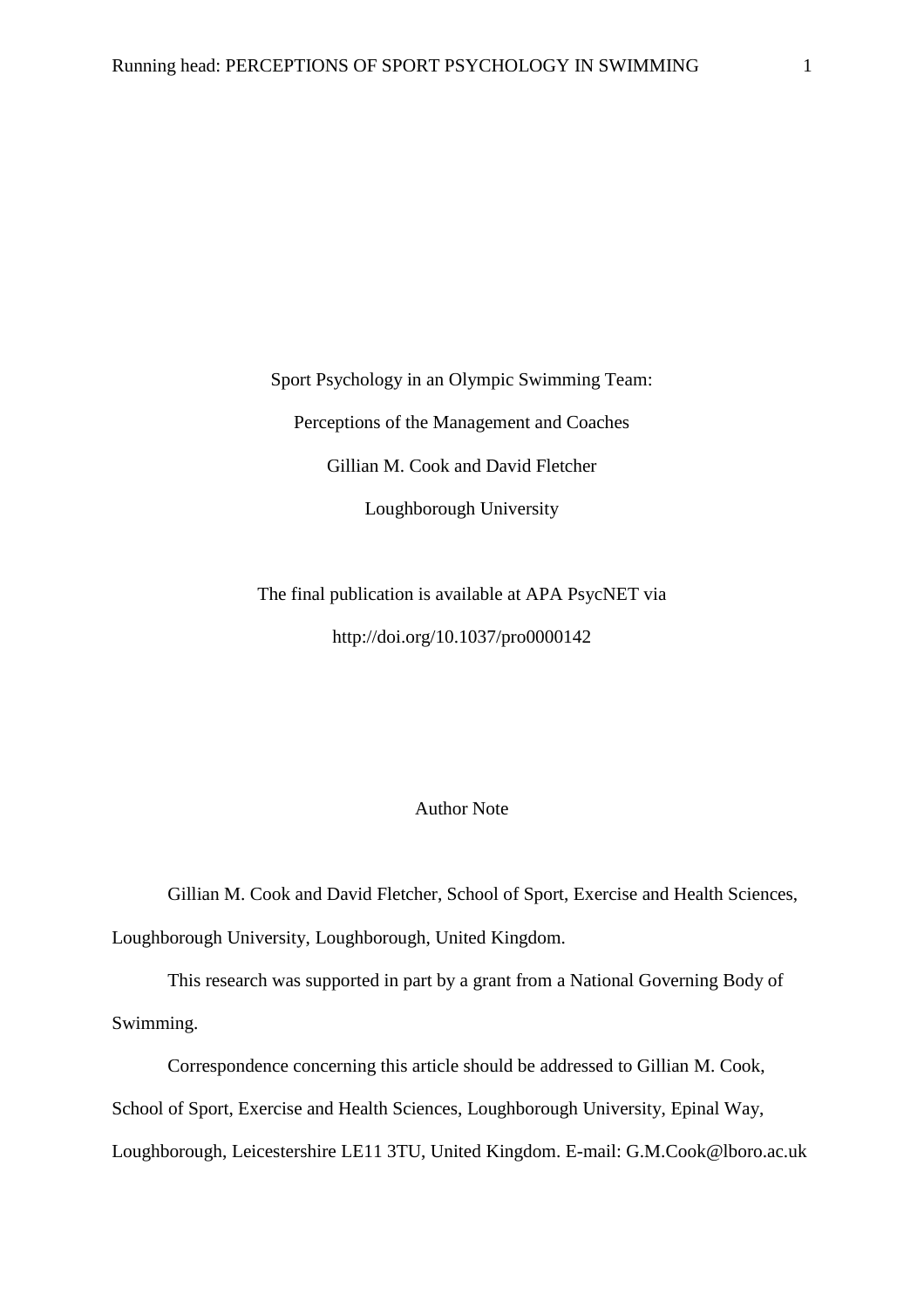#### Abstract

It has been over twenty years since research has been published on perceptions of sport psychology services in Olympic sport, and this work spanned multiple sports, had a North American focus, and did not report management's views. In this study, we resurrect this line of inquiry through the investigation of management and coaches' perceptions of sport psychology in a European Olympic swimming team. Following semi-structured interviews with 12 members of the management and coaching staff, we identified themes relating to retrospective reflections of past psychology-related services (i.e., negative previous experiences, lack of understanding, unease with service, threat to coach-swimmer relationship) and prospective projections of future psychology-related services (i.e., recognition of importance, scope of target client groups, roles with the coaches, confidentiality issues, practitioner characteristics). Within this team, sport psychology was perceived largely negatively but, despite this, the coaches and management recognized the importance and potential of the service. This apparent disparity can be explained by a range of factors, but the team culture, delivery method, and individual personalities appear to be particularly influential in this regard. To enhance the quality and receptivity of service provision, researchers and practitioners should effectively communicate with recipients of the service and consider not just what is delivered, but by whom and how it is delivered.

*Keywords:* barriers, effectiveness, elite, expectations, professional practice, service delivery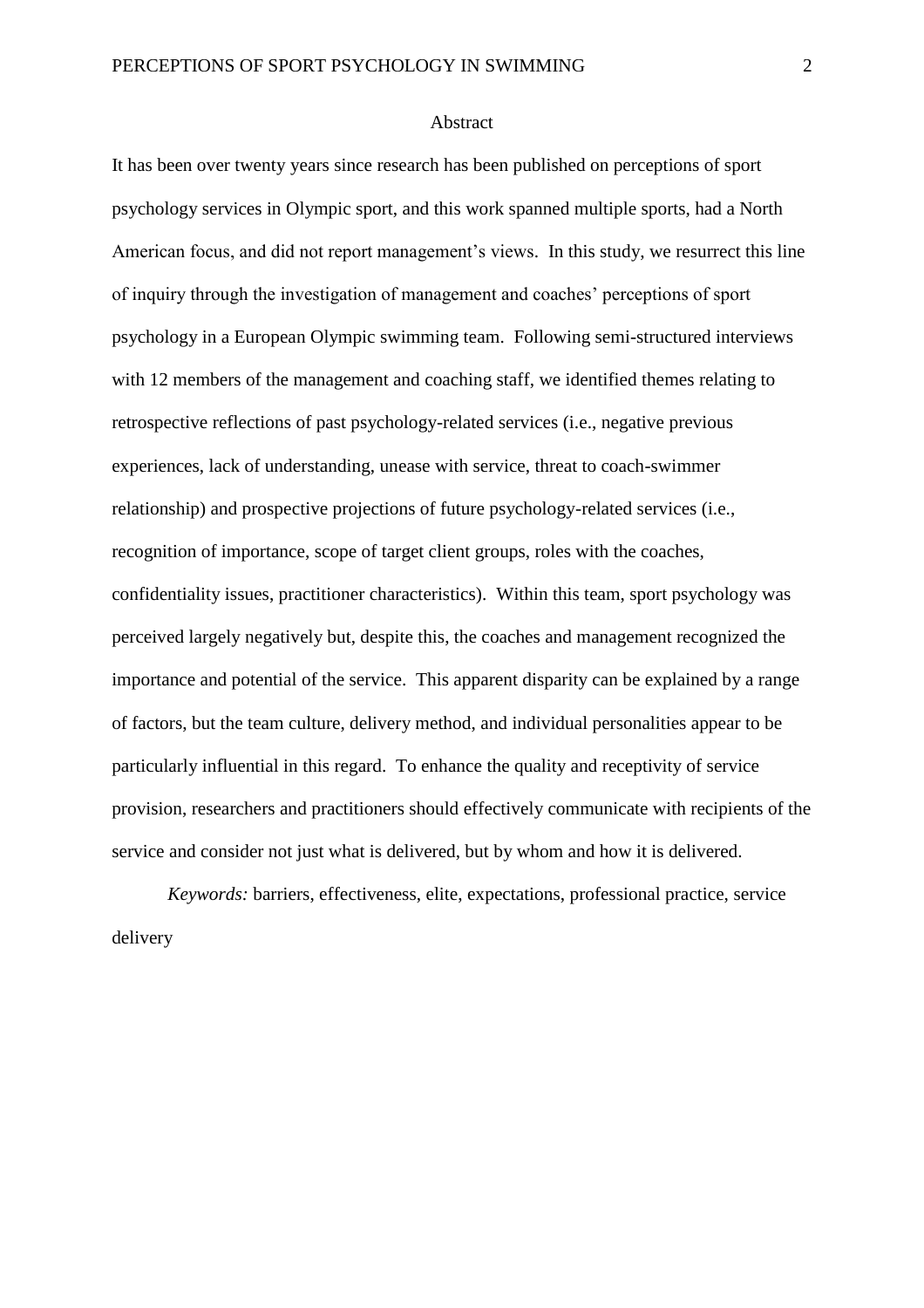## Public Significance Statement

This study reports coaches and management's perceptions of sport psychology in a European Olympic sport team. Sport psychology was perceived largely negatively but, despite this, the coaches and management recognized the importance and potential of a future psychology service. This apparent disparity can be explained by a range of factors, but the team culture, delivery method, and individual personalities appear to be particularly influential.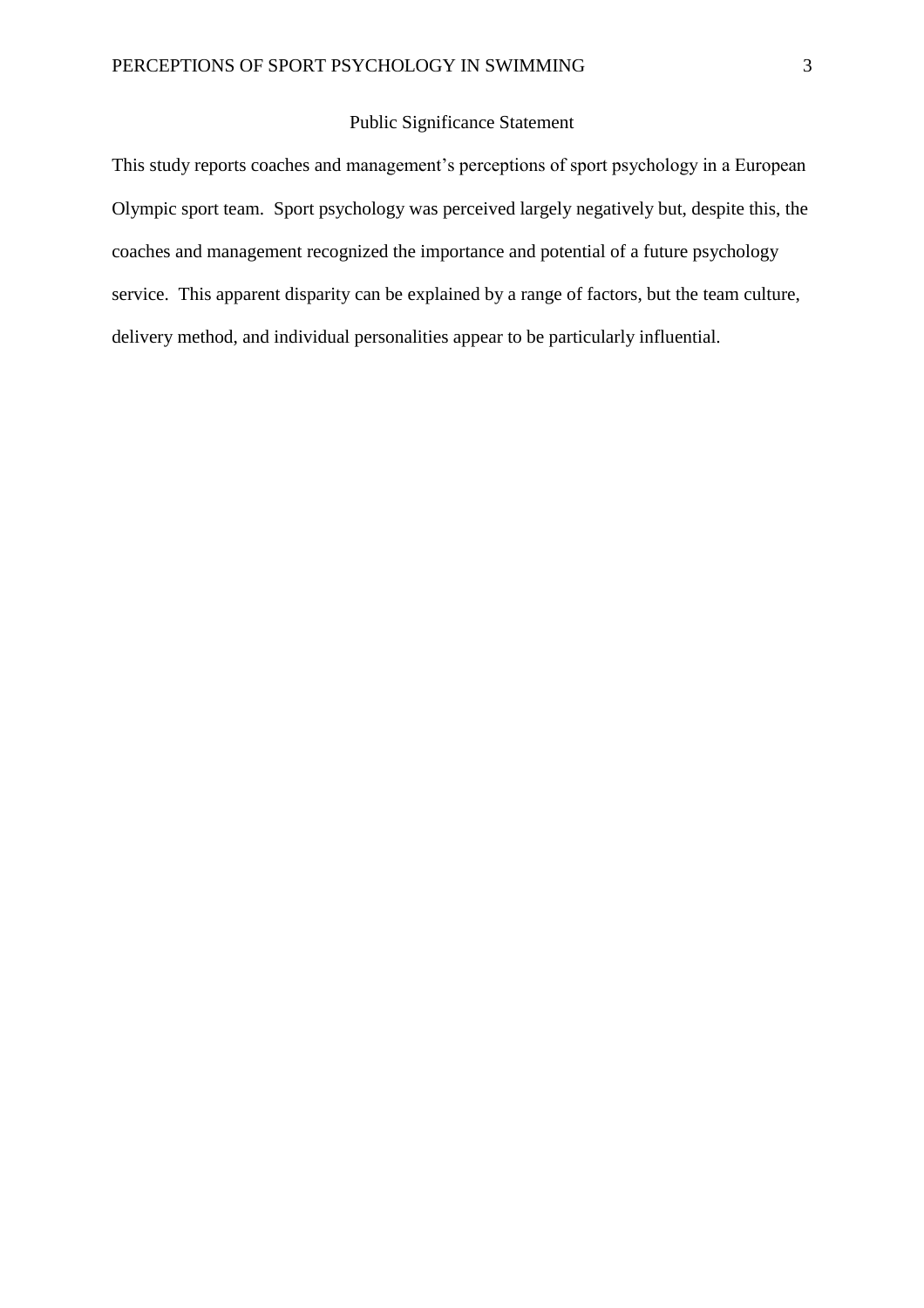Sport Psychology in an Olympic Swimming Team:

Perceptions of the Management and Coaches

Over the past few decades, evidence has accumulated and converged to support the effectiveness of psychological interventions to enhance sport performance (Brown & Fletcher, 2017; Greenspan & Feltz, 1989; Martin, Vause, & Schwartzman, 2005; Vealey, 1994; Weinberg & Comar, 1994). Systematic reviews have found positive performance effects for the use of mental practice (Driskell, Cooper, & Moran, 1994; Feltz & Landers, 1983; Hinshaw, 1991), goal setting (Kyllo & Landers, 1995), team building (Martin, Carron, & Burke, 2009; Rovio, Arvinen-Barrow, Weigand, Eskola, & Lintunen, 2010), self-talk (Hatzigeorgiadis, Zourbanos, Galanis, & Theodorakis, 2011; Tod, Hardy, & Oliver, 2011), stress management interventions (Rumbold, Fletcher, & Daniels, 2012), and mindfulnessbased interventions (Sappington & Longshore, 2015). Despite this compelling body of research, influential decision-makers in sport, such as managers and coaches, appear to vary considerably in their perceptions of the value of sport psychology (Freitas, Dias, & Fonseca, 2013; Gould, Murphy, Tammen, & May, 1991; Gould, Medbery, Damarjian, & Laucer, 1999; Johnson, Andersson, & Fallby, 2011; Pain & Harwood, 2004; Partington & Orlick, 1987; Sullivan & Hodge, 1991; Wilson, Gilbert, Gilbert, & Sailor, 2009; Wrisberg, Loberg, Simpson, Withycombe, & Reed, 2010; Wrisberg, Withycombe, Simpson, Loberg, & Reed, 2012; Zakrajsek, Martin, & Zizzi, 2011; Zakrajsek, Steinfeldt, Bodey, Martin, & Zizzi, 2013; Zajrajsek & Zizzi, 2007) and, traditionally, the service has been underutilized in comparison with other sport science and medicine services. There is a need to understand this discrepancy between the reported effectiveness of sport psychology interventions and the actual use of psychological services in sports. The general aim of this study is to investigate this discrepancy and to explore what is required to enhance management and coaches' perceptions of sport psychology.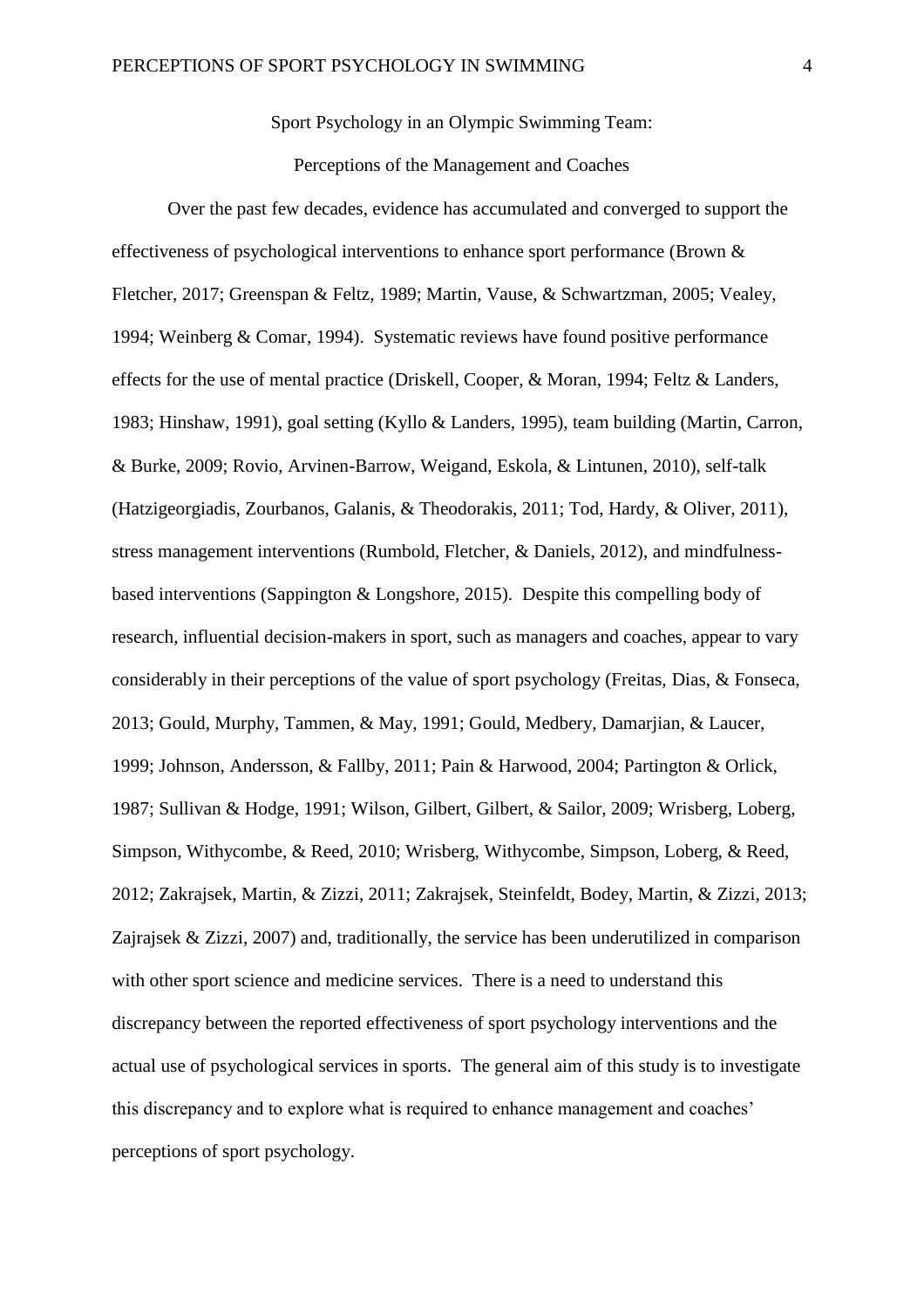In attempting to better understand management and coaches' perceptions of sport psychology, researchers have tended to focus on the barriers to service provision and/or the factors associated with effective support. Over the past three decades, some consistent findings and messages have emerged from the literature. In terms of the barriers, negative connotations associated with the term sport psychology have been found to influence coaches' decisions not to engage with the service (Pain & Harwood, 2004; Partington & Orlick, 1987; Ravizza, 1988; Zakrajsek, et al., 2013). Another barrier is the perceived difficulty of evaluating the effectiveness of the service (Freitas et al., 2013; Gould et al., 1999). In a study examining Canadian Olympic coaches' assessments of sport psychology practitioners and their services prior to the 1984 Olympic Games, Partington and Orlick (1987) identified demonstrable effectiveness as a key criteria for beginning and/or retaining a practitioners' services. Similar studies with elite and youth soccer coaches and administrators have found a prevalent belief that practitioners would have difficulty integrating into the team (Johnson et al., 2011; Pain & Harwood, 2004) and that a lack of service knowledge and available interventions have acted as further deterrents to service use (Freitas et al., 2013; Johnson et al., 2011; Pain & Harwood, 2004).

Turning to the factors associated with effective support services, researchers have repeatedly highlighted a range of factors that influence coaches' decisions to begin or retain the use of sport psychology services. These factors include coaches' frequent exposure to the service, positive perceptions of the value of mental skills training, and confidence in the effectiveness of sport psychology consultations (Partington & Orlick, 1987; Sullivan & Hodge, 1991; Wrisberg et al., 2010; Zakrajsek et al., 2011; Zajrajsek & Zizzi, 2007). Not only are coaches with positive sport psychology experiences more likely to use related services, they are in a position to speak favourably about sport psychology with other coaches. As Sullivan and Hodge (1991) pointed out, these personal recommendations can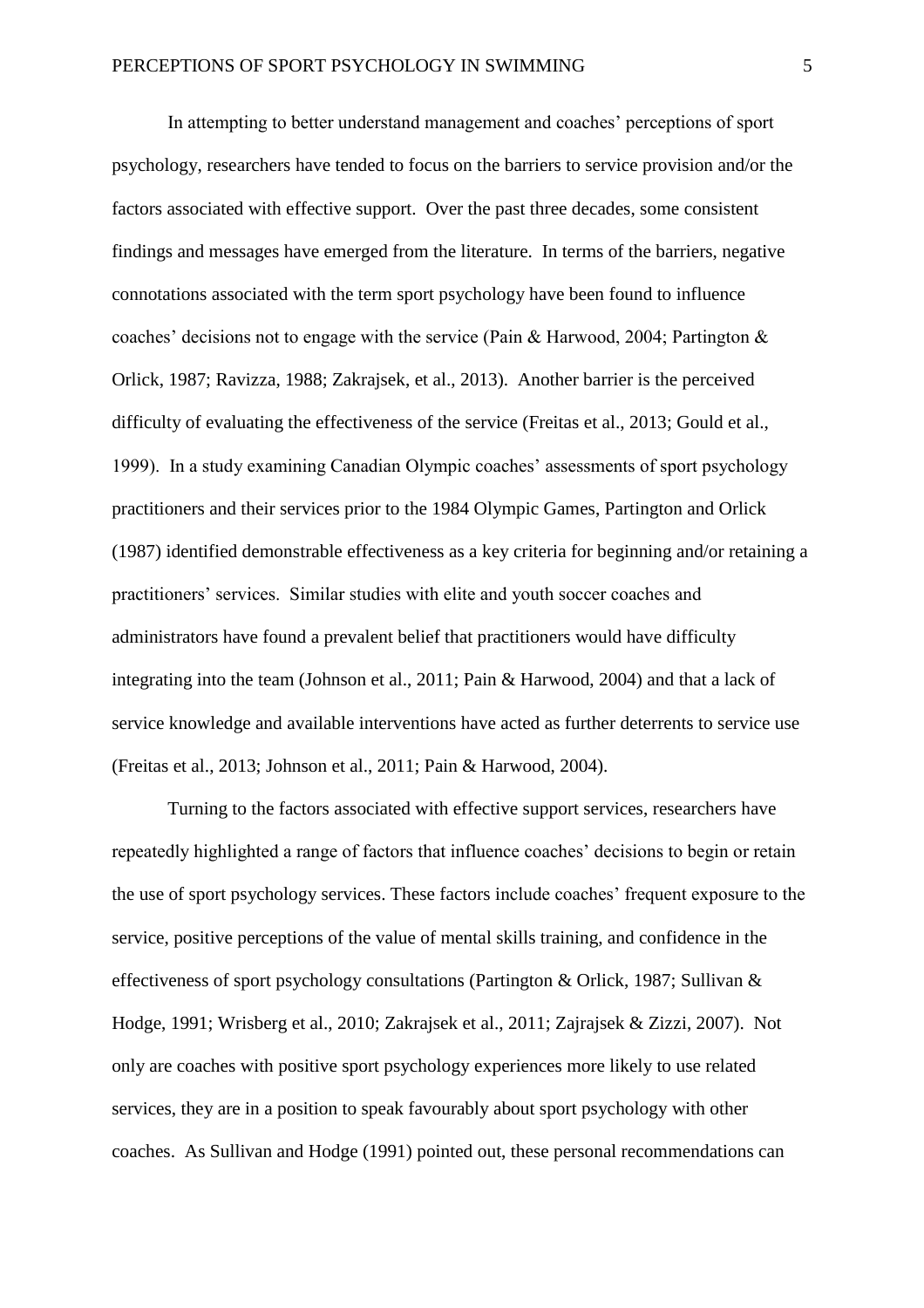influence other coaches' interest and willingness to incorporate mental skills or use sport psychology services in the future. Further, in terms of support preferences, Wrisberg et al. (2010, 2012) found that National College Athletic Association (NCAA) Division I coaches' viewed performance-related psychology interventions more favourably than holistic approaches. Research investigating Olympic-level coaches' perceptions is limited, but what is available does offer some insight into coaches' intentions towards seeking sport psychology services. Gould et al. (1991) examined US Olympic coaches', athletes' and sport psychology practitioners' evaluations of sport psychology consultant effectiveness and found that individualized programs were perceived to be a key factor in meeting athletes' needs. In addition, positive practitioner characteristics were deemed important, including exhibiting confidence, working in a non-obtrusive manner, and the ability to relate to athletes (see also Partington & Orlick, 1987; Zakrajsek et al., 2013).

To date, researchers investigating managers' and coaches' perceptions of sport psychology support services have focused on high school or collegiate sport (Wilson et al., 2009; Wrisberg et al., 2010, 2012; Zakrajsek et al., 2007, 2011, 2013), professional soccer (Freitas et al., 2013; Johnson et al., 2011; Pain & Harwood, 2004), junior tennis (Gould et al., 1999), and a range of national level sports (Sullivan & Hodge, 1991), with limited attention being paid to Olympic-level sport. The two exceptions are Partington and Orlick's (1987) study of consultant effectiveness from the perspective of Canadian Olympic coaches, and Gould et al.'s (1991) evaluation of U.S. Olympic consultant effectiveness from sport psychologist, coach and athlete perspectives. However, management was not included in either sample, and these studies are now dated, spanned multiple sports, and had a North American focus. Given the influential role of management in sport, more contemporary studies of this population are required, particularly case studies in Olympic-level sport, and non-North American participants. It is also important that research addresses not only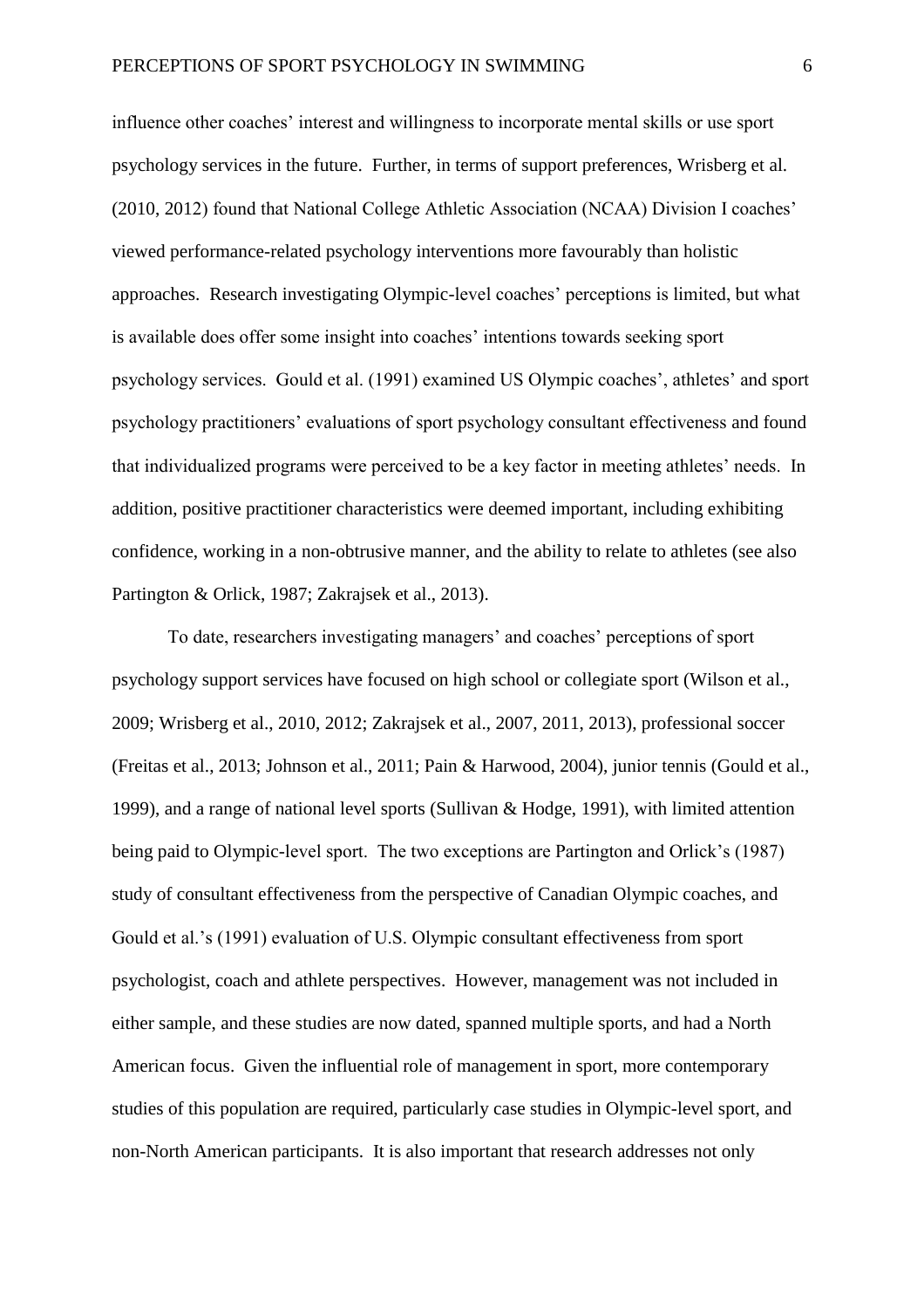perceptions of *previous* and *current* psychology services, but also what management and coaches would like in the *future*. The purpose of this study was to investigate management and coaches' perceptions of sport psychology in a European Olympic swimming team. More specifically, we focus on retrospective reflections of past psychology-related services and prospective projections of future psychology-related services. Despite the established relationship between psychological-related phenomenon and Olympic performance (Gould & Maynard, 2009; Rees et al., 2016), little is known about influential decision-makers' perceptions of this support service. Furthermore, if perceptions at this high level of sport are similar to those at lower levels of sport and in professional sport, it would be prudent for both the scientific field and professional practice of sport psychology to recognize and act on these views to enhance the quality and receptivity of its service provision.

## **Method**

### **Design**

This study was deemed best suited to a qualitative interview approach given that the research question aimed to explore subjective perceptions of the same service delivery. As Flick (2009) asserted: "the different ways in which individuals invest objects, events, experiences, and so on with meaning form the central starting point for research in this [qualitative] approach. The reconstruction of such subjective viewpoints becomes the instrument for analyzing social worlds" (p. 58). In this study, semi-structured interviews were considered particularly appropriate because the purpose was to delve deeply into the participants' experiences and their opinions of sport psychology service delivery (cf. DiCicco-Bloom & Crabtree, 2006). Indeed, researchers in this area have stated that "scholarly work utilizing in-depth interviews with coaches is sparse" (Zakrajsek et al., 2013, p. 259), which is surprising considering that "semi-structured interviews allow for an in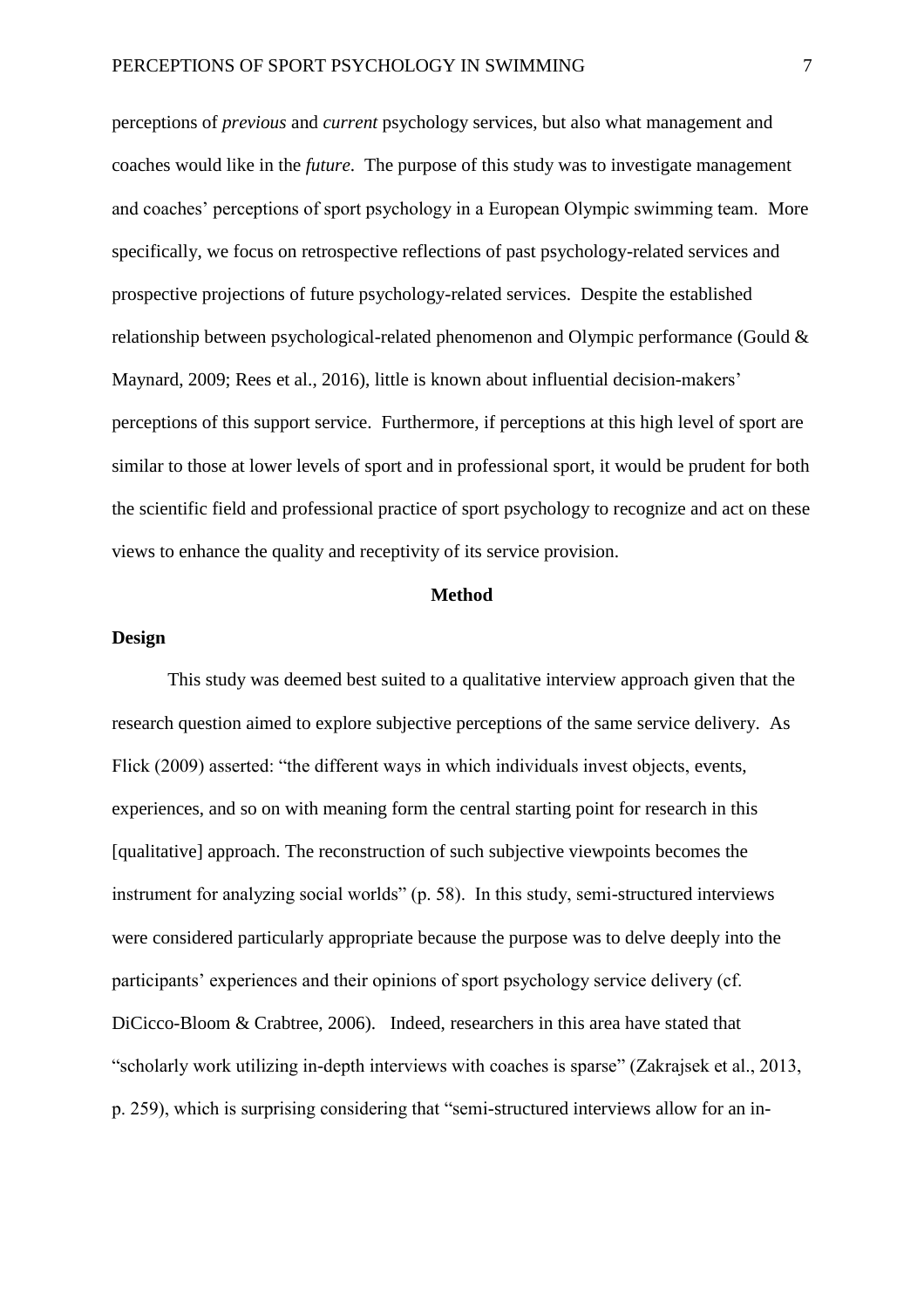depth examination of an individual's attitudes, opinions, beliefs and values with respect to a particular phenomenon" (Purdy, 2014, p. 162).

#### **Participants and Team**

A purposive sampling approach was used to recruit participants because it allows for the identification and selection of individuals that are especially knowledgeable about a topic of inquiry, thus maximizing the richness and depth of the data (Robinson, 2014). Given the purpose of the research, the sample consisted of a European Olympic swimming team's national performance director, head coach, senior team manager, sport science consultant, youth development manager, physiotherapist, and six coaches. The 12 participants (11 male, 1 female) ranged in age from 36 to 59 years ( $M = 47$ ,  $SD = 6.59$ ) and had worked in elite sport for between 4 and 33 years ( $M = 18.83$ ,  $SD = 7.69$ ). Collectively, these individuals oversaw the Olympic swimming team which consisted of male and female swimmers who ranged in age from 16 to 30 years.<sup>1</sup> The team did not attain their medal target at the Olympic Games. A sample size of 12 participants was deemed sufficient based on Malterud, Siersma, and Guassora's (2015) concept of "informational power" (p. 1). Given that this study's aim was narrow, we believe that the participants interviewed held significant information and relevance due to the sample being highly specific for the study aim, a research question underpinned by established literature, strong interview dialogue, and in-depth analysis of discourse details (cf. Malterud et al., 2015).

### **Procedure**

 $\overline{a}$ 

<sup>1</sup>In accordance with American Psychological Association (2010) guidelines, we limit the description of specific characteristics of the team to minimize the disclosure of confidential, personally identifiable information concerning the participants.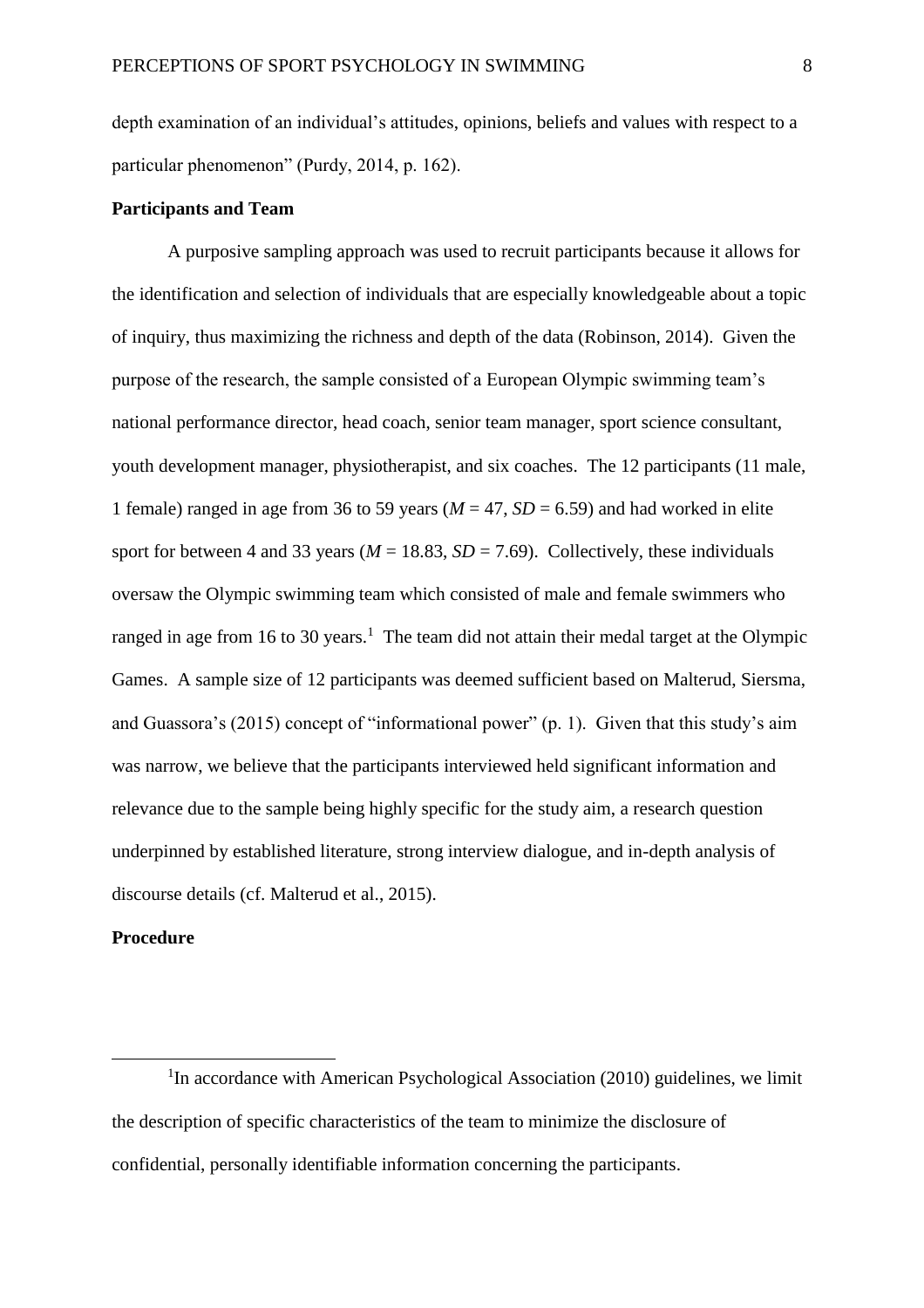Following institutional ethical approval, potential participants were approached, informed of the purpose of the study, and invited to participate in an interview. All of the potential participants accepted the invitation, and a mutually convenient time to meet and conduct the interview was arranged. The participants were interviewed individually and all of the conversations were digitally recorded in their entirety.

## **Interview Guide**

 $\overline{a}$ 

Due to the exploratory nature of the study, a semi-structured interview guide<sup>2</sup> was developed to allow a series of open-ended questions to be asked while maintaining flexibility according to responses (King & Horrocks, 2010). This approach enabled the discussion to be co-created by both the interviewer and the interviewee. The interview guide was divided into five sections. Section one provided participants with information about the purpose of study, informed him or her of their right to withdraw at any time, and confirmed that his or her identity would be anonymized. Participants provided informed consent in section two, and section three comprised a number of preliminary questions which enabled the interviewer to build rapport with the participant. The questions in section four were developed following a review of the related literature (e.g., Gould et al., 1991; Partington & Orlick, 1987), and focused on both the participants' perceptions of previously delivered sport psychology services (e.g., "Have you got any observations to make about the last Olympic cycle?", "Can you describe the areas of sport psychology that you think worked well and could be built on?"), and their perceptions of an optimal future service (e.g., "Can you think of any key priorities going forward?", "What characteristics and qualities do you think that a sport psychologist should possess to be effective?"). Responses were followed-up with nondirective prompts or short periods of silence to encourage further development and to clarify

 $2$ . The interview guide is available from the corresponding author.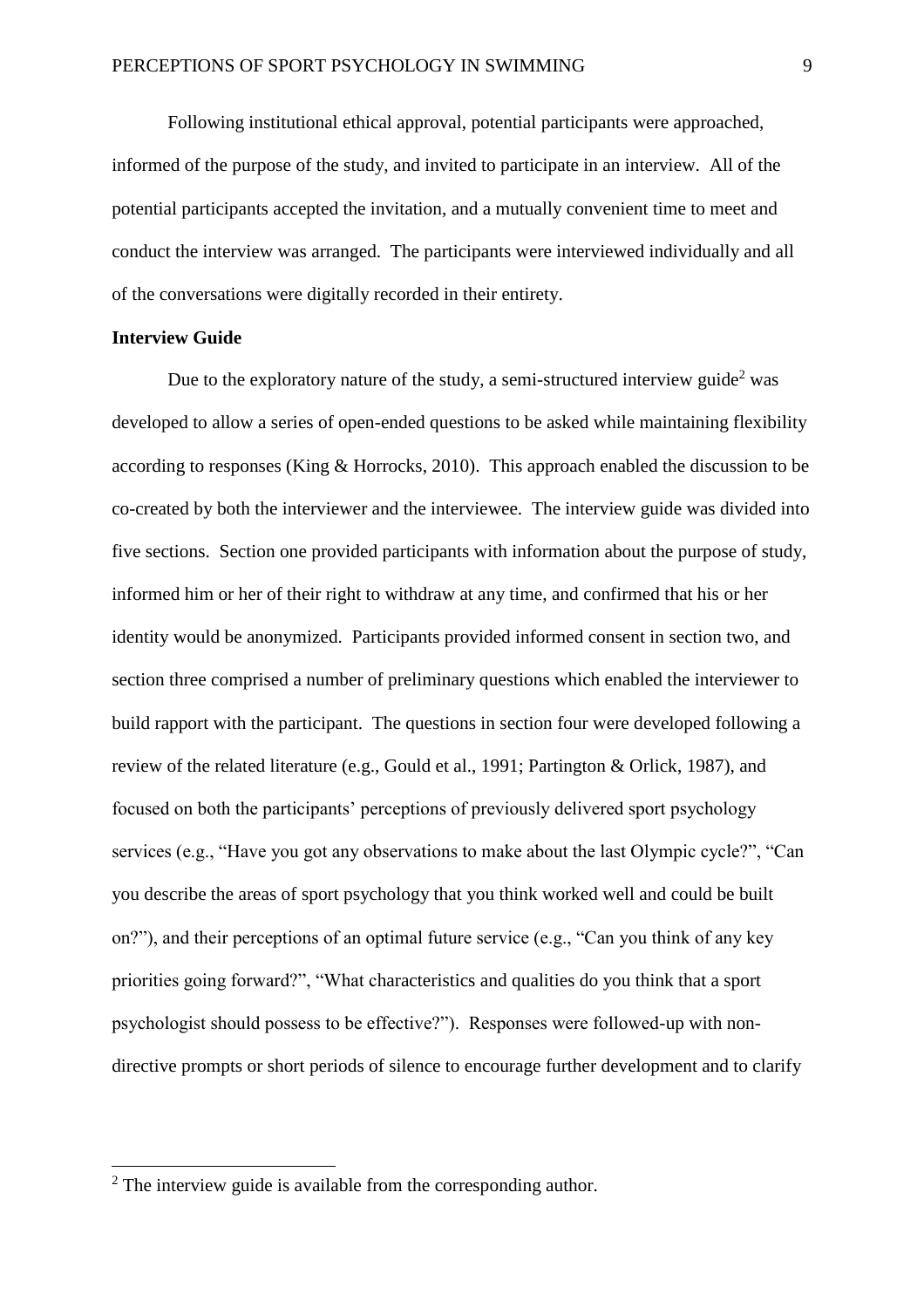answers (Irvine, Drew, & Sainsbury, 2013). In the final section, participants were invited to add any further relevant information.

#### **Data Analysis**

The interviews ranged in duration from 46 to 76 minutes ( $M = 64$ ,  $SD = 8.07$ ) and were transcribed verbatim yielding 238 pages of double-spaced text. The transcripts were analyzed using inductive thematic analysis (Guest, MacQueen, & Namey, 2012), which is a method of identifying, analyzing and reporting common patterns across datasets (Vaismoradi, Turunen, & Bondas, 2013). In line with Braun and Clarke's (2006) guidelines, the first author repeatedly re-read the transcripts and used exploratory coding to note information of interest. A journal was used to record initial ideas about the messages conveyed in the transcripts, such as the participants' varied views of confidentiality in service delivery. Next, lower-order themes were developed and refined through the exploration of patterns within the initial notes, for example "fear of service." Connections were then made between themes to produce higher-order themes which described clusters of similar lower-order themes. For example, reliance on practitioner, fear of service, and social stigma were grouped under the higher-order theme "unease with service." Next, similar higher-order themes were grouped into overarching general dimensions. In the final stages, the general dimensions, higherorder and related lower-order themes were further reviewed and refined to accurately reflect the data set as a whole. As part of the data analysis procedures, the first and second authors reviewed all the codes, lower-order and higher-order themes, and general dimensions. Although there were some discrepancies about certain categorizations, agreement was reached through a process of critical and constructive discussion.

## **Rigor**

This study used Tracy's (2010) eight criteria for establishing quality qualitative research: (a) worthy topic, (b) rich rigor, (c) sincerity, (d) credibility, (e) resonance, (f)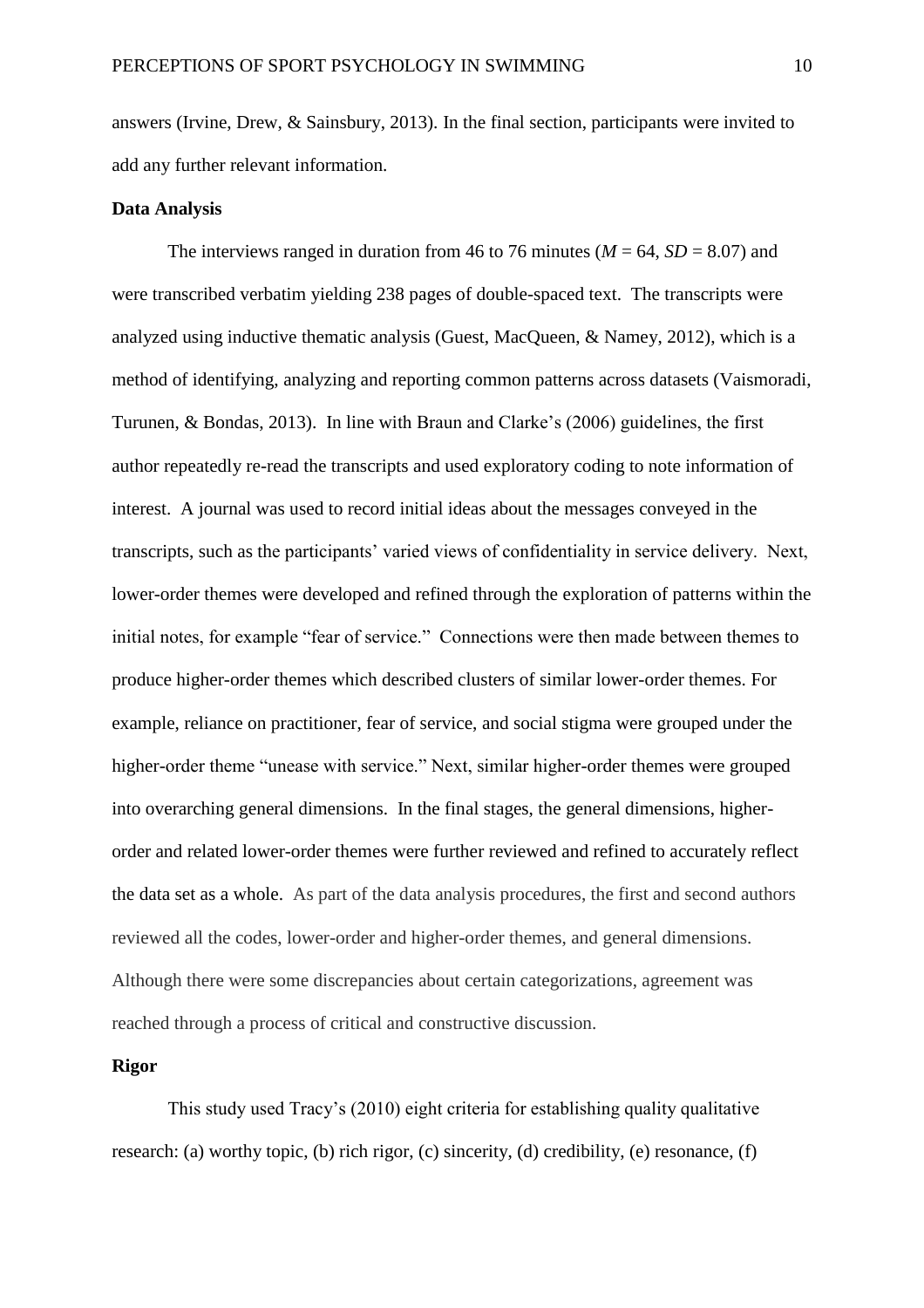significant contribution, (g) ethics, and (h) meaningful coherence. This research should be considered a worthy topic due to the case study approach that allowed for a comprehensive insight into an Olympic swimming team's experience. Rich rigor is demonstrated by the appropriateness of the interview sample given the purpose of the study, and by a thorough explanation of the data analysis procedure. To achieve sincerity, a reflective diary was kept throughout the study to maintain a reflexive stance (Smith, Sparkes, & Caddick, 2014). Credibility was maintained as the researchers repeatedly checked the themes against each individual transcript to ensure they were developed from the data (Thomas & Magilvy, 2011). Resonance refers to the extent to which the reader is meaningfully influenced by the research. The results are presented using a combination of rich quotations and visual hierarchical trees to promote an appreciation of the complexity of the issues under investigation (Culver, Gilbert, & Sparkes, 2012). The significant contribution of the research may be judged according to its theoretical (e.g., offering a new and unique understanding) and practical significance (e.g., offering implications for practitioners). Ethical standards were maintained by following American Psychological Association guidelines on ethical research standards (American Psychological Association, 2010), by obtaining institutional ethical approval, and continually reflecting on the methodologies used. Finally, it is believed that the study was meaningfully coherent as the stated purpose was met using an appropriate method that aligned with the research paradigm.

#### **Results**

The results derived from the data collection and analysis procedures represent the collated responses from all 12 participants. In total, 146 initial codes arose from the transcripts, reflecting the participants' experiences and perceptions of sport psychology services. These codes were categorized into 26 lower-order themes, and then grouped further into nine higher-order themes. These were subsequently divided under one of the following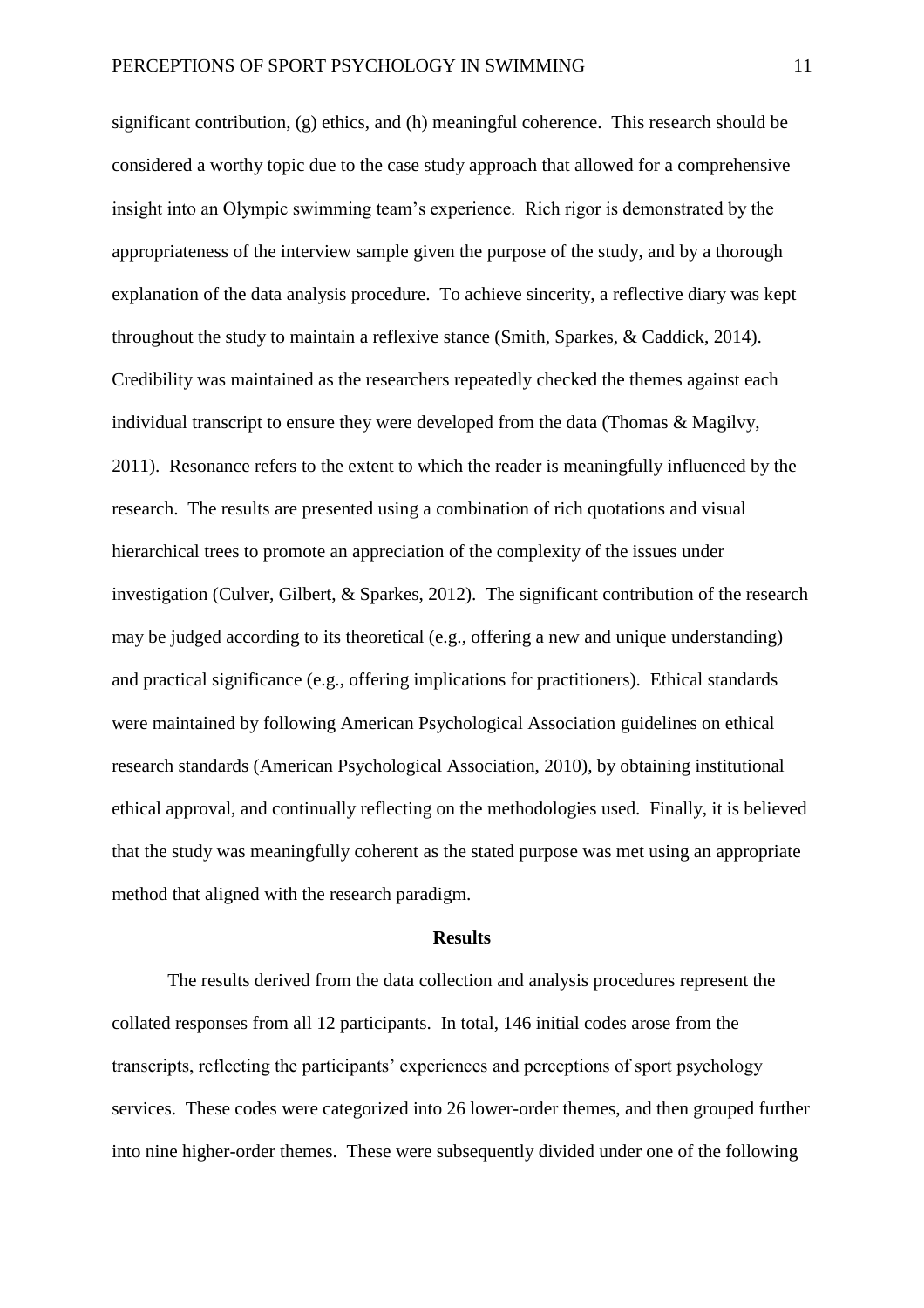two general dimensions: retrospective reflections of sport psychology, and prospective projections of sport psychology.

#### **Retrospective Reflections of Sport Psychology**

The general dimension of retrospective reflections of sport psychology refers to the participants' perceptions of previous engagement with the service (see Figure 1). This general dimension consists of four higher-order themes: negative previous experiences, lack of understanding, unease with the service, and threat to the coach-swimmer relationship.

Within the higher-order theme of negative previous experiences of sport psychology, the participants recalled several unsatisfactory interactions with the service. The previous sport psychology practitioner's motives for engaging with the team were questioned by some: "he became attached to what he perceived were the best swimmers purely on the basis of enhancing his own reputation" (Participant 6). This selective nature of the service led to the perception of a hierarchy of importance: "he was with the big names, and we [a coach and his swimmer] didn't have access [to the sport psychologist]. There's never been a psychology policy for people like us" (Participant 7). The perceived effectiveness of the input prior to the Olympic Games was limited with the anticipated benefits and outcomes of professional interactions sometimes not being met:

He [the sport psychologist] used to sit and have fluffy nice chats with the individual and made them feel better. Now, that for me, is not good, planned, intervening, performance-impact psychology. If you want a nice fluffy chat, sit down with a group of friends or your coach and do that. We shouldn't be paying an expert just to have nice conversations (Participant 1).

The higher-order theme of lack of understanding refers to the participants' overall knowledge of psychology and their perception of its likely impact. Sport psychology was viewed by the majority of participants as a common sense discipline that coaches could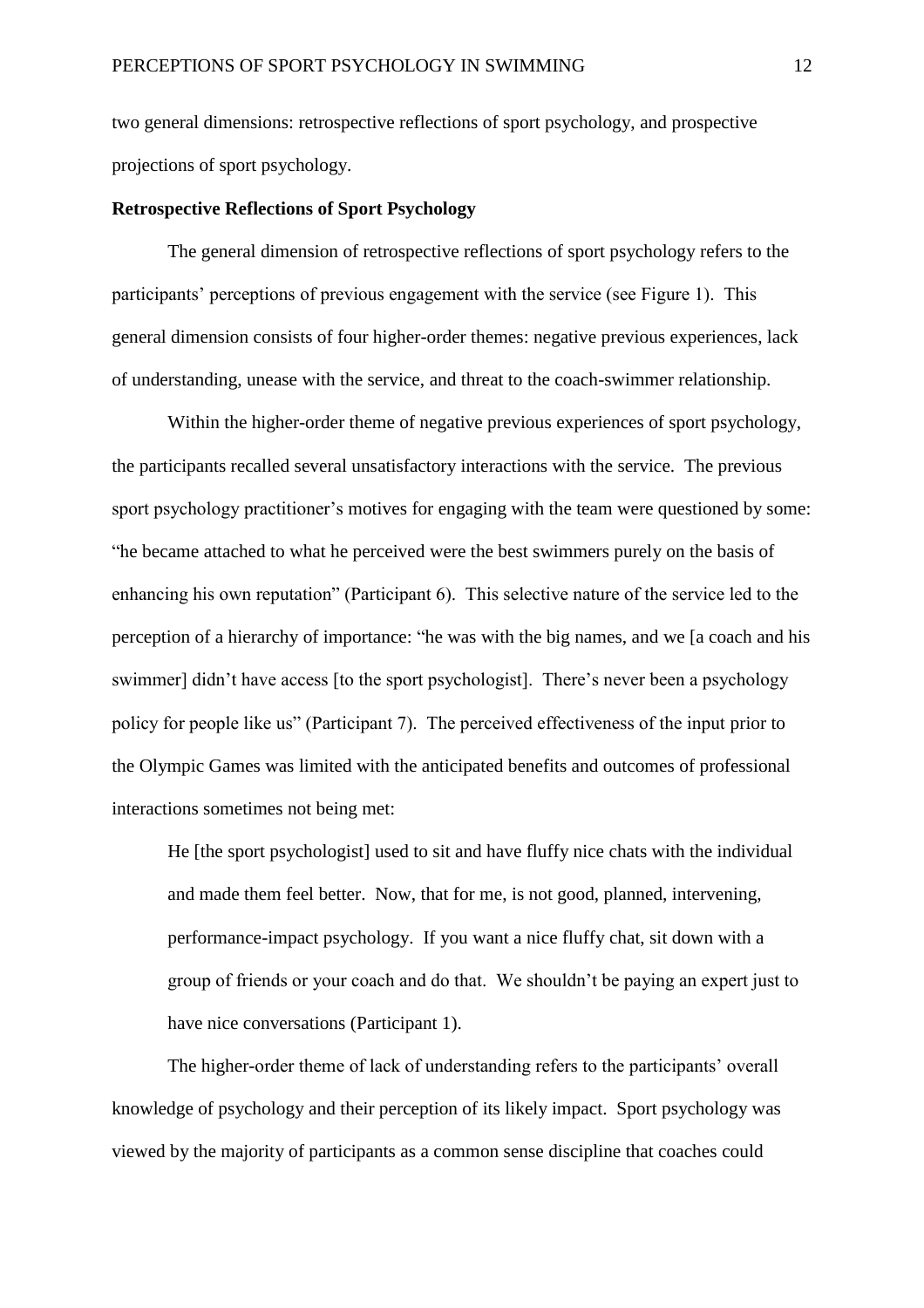deliver themselves: "I really do think [a sport psychologist] can teach me how to do 75% of it" (Participant 7). The service was thought by some to be too vague and that "psychology is a bit [vague] isn't it?" (Participant 10). A few thought that sport psychology should only be used to solve problems, and it was not thought to be of value as a core service:

I don't want to use a sport psychologist for the sake of using a sport psychologist . . . If your pool goes green, then you shot dose it with chlorine. I want sport psychology to be a shot dose; I want it to come in and have an impact. It's like you wouldn't see the physiotherapist if you weren't injured (Participant 5).

Within the higher-order theme of unease with service, some of the participants described a fear of sport psychology. There was a belief that some swimmers would become dependent on the practitioner: "I am also very wary of, and worried about, sport psychologists becoming a crutch. And [swimmers] not being able to manage without them" (Participant 9). The prospect of discussing vulnerabilities and having "someone poking around in my head" (Participant 8) left some individuals feeling "wary" (Participant 11) and uncomfortable. Some perceived a social stigma surrounding the discussion of emotional highs and lows:

As a nation, we are still a bit uneasy to say "are you alright?" We tend to [continue] as though nothing's really happened. If someone has a bit of a downer, you feel a bit uneasy and you tend not to talk about it. Instead you say, "you've got a big day tomorrow" (Participant 11).

The higher-order theme of threat to the coach-swimmer relationship refers to feeling that some sport psychologists might want to "take over" (Participant 10) from coaches. There could be a perceived challenge to the coach's authority if the sport psychologist did not work in partnership with him or her, and the ultimate rejection of the service if the swimmer did not receive consistent messages from the coach and practitioner: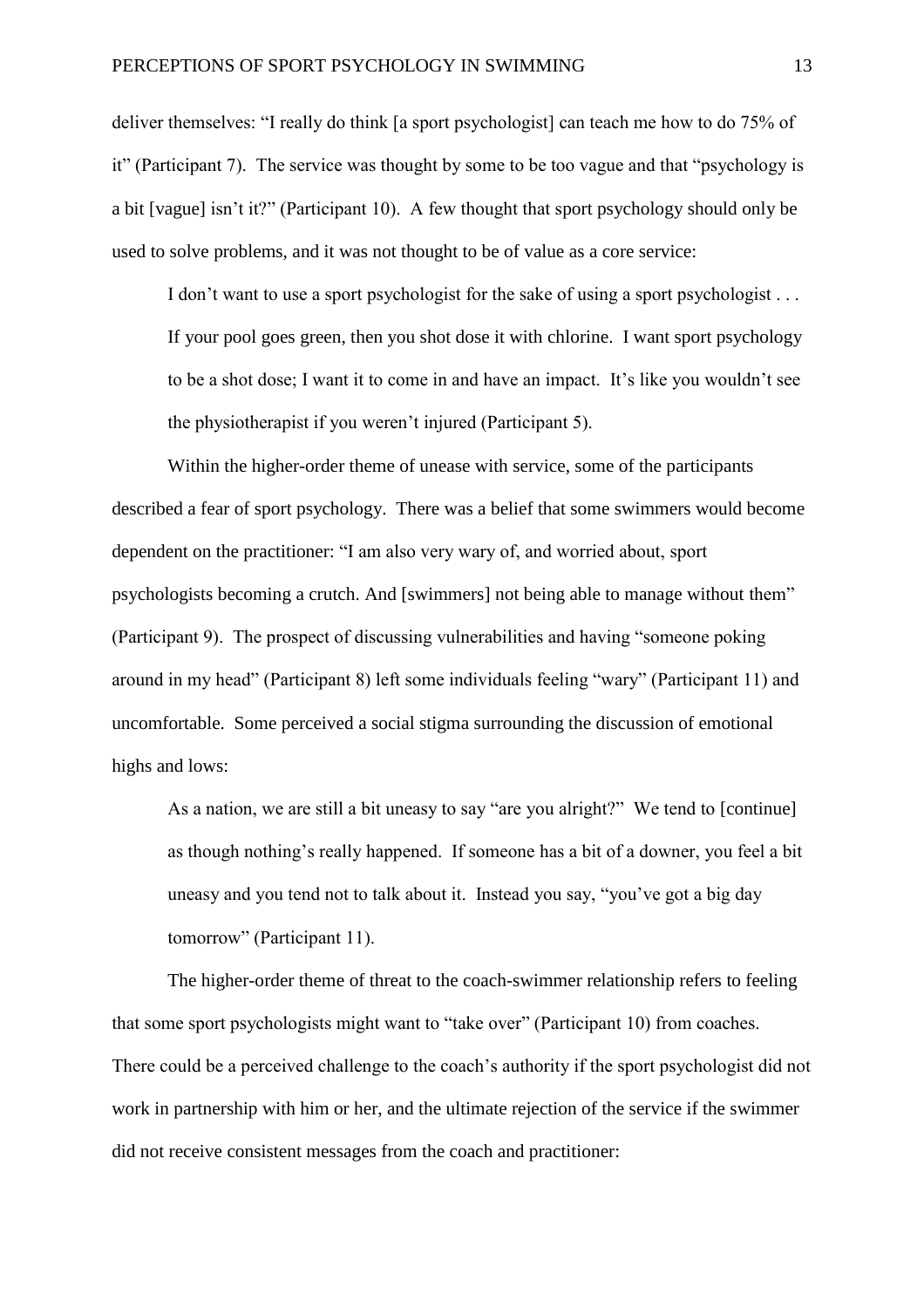Some of the coaches are going to say "no" to sport psychology, or they are only going to let the psychologist in a limited amount. They are afraid that the swimmers are going to get a different message from the psychologist. Coaches are going to say, "I want you to do it this way, my way." Then the psychologist might say, "I'm going to do it this way." Then the coach is going to go, "oh don't interfere with my swimmer" (Participant 4).

### **Prospective Projections of Sport Psychology**

The general dimension of prospective projections of sport psychology refers to the participants' perceptions and desires for a future service (see Figure 2). This general dimension consists of five higher-order themes: recognition of importance, scope of target client groups, role with coaches, confidentiality issues, and practitioner characteristics.

Within the higher-order theme of recognition of importance, participants spoke of the successful implementation of sport psychology across other sports. The majority of the participants' had the belief that sport psychology is a crucial element of success at elite level: "if you've got two athletes and every physical attribute is the same, they've all done the same training, the one that wants to win the most, the one that thinks they can win, they're the one that will win" (Participant 8). A few of the participants' recognized the importance of sport psychologist's helping their athletes to develop the coping skills and strategies required for the Olympic Games:

I know sport psychologists are important because you watch athletes that can swim a great time under no pressure, and the minute you put them in a pressure situation, they lose it. We went into the Olympics with a lot of chances to win medals and we got a lot of fourths and fifths. Now I'm not sure that that much changed in terms of the athletes' physicality; something must have changed mentally (Participant 11).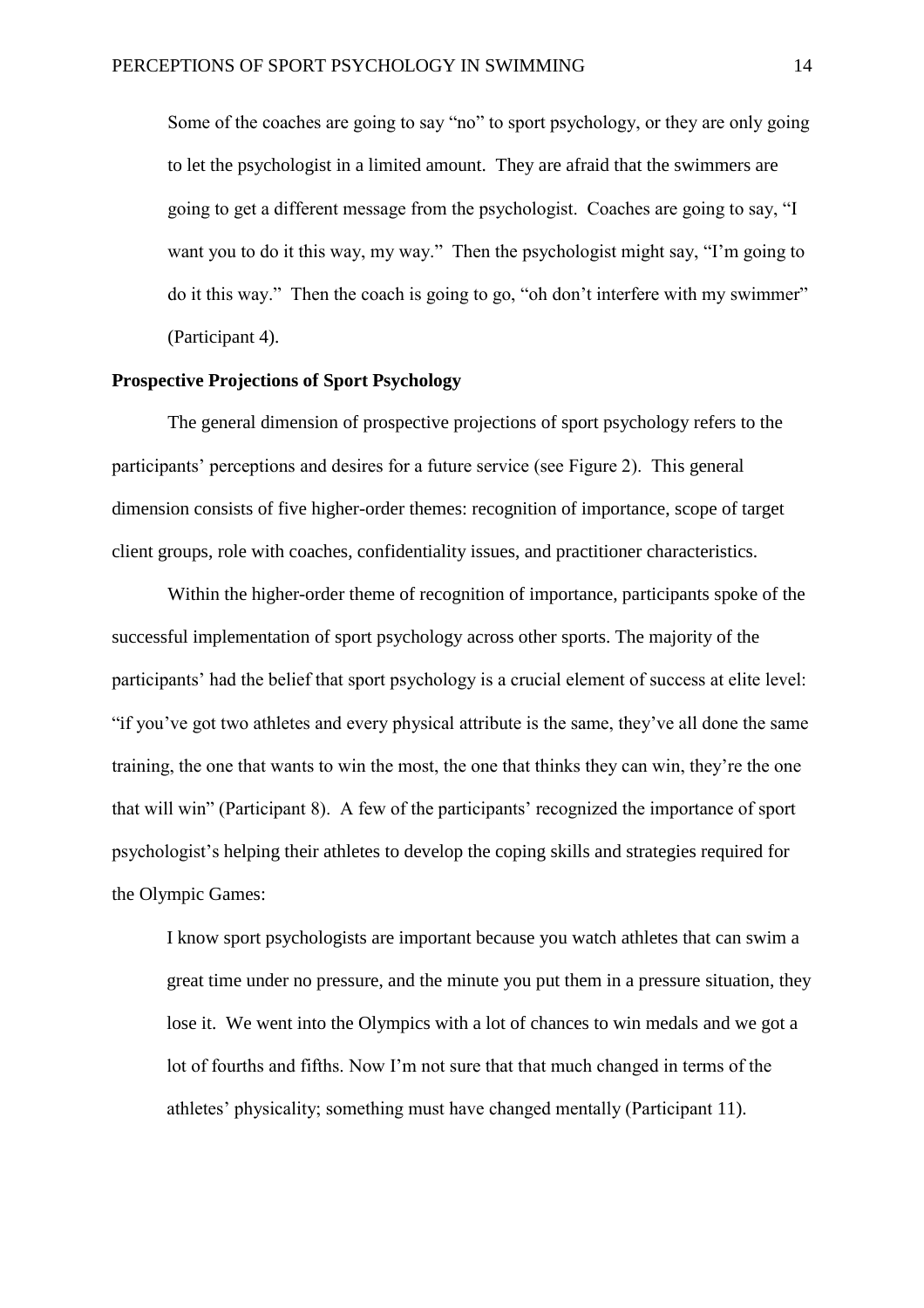Within the higher-order theme of scope of target client groups, the majority of the participants discussed a range of individuals and groups in an Olympic Swimming team that could benefit from working with a sport psychology practitioner. A role with the management team was identified to ensure the vision and supporting messages were being effectively communicated throughout the organization. A role was also highlighted with support staff to help them to communicate effectively with the swimmers, enhance their own "psychological performance" (Participant 10), and manage stress. Another identified role was with the senior swimmers and "one-on-one individual performance stuff" (Participant 2) was felt to be the optimal main delivery method. There were contrasting views about which swimmers should have access to sport psychology. Some of the participants felt the service is a "specialist area" (Participant 1) and only for "top swimmers" (Participant 5), while others thought that all swimmers should be fully supported:

[Swimmer] wasn't perceived to be a 'big hitter' before London. Even [swimmer's coach] didn't think [swimmer] was going to win a medal, and [swimmer] won a gold medal. So the little guys can be just as important when it comes to winning medals (Participant 8).

There was a very strong desire for sport psychology input with the coaching staff, which included the need for psychological services to support their own well-being and performance: "the lifestyle affects the way that you do your job . . . there is an impact. 'Cause I'm divorcing at the moment and that's clearly linked to swimming. So there's definitely an impact on the people who think they can handle it" (Participant 8). To enhance the service delivery to swimmers, it was thought that coaches should receive education in psychological skills training so they are "able to compliment some of the messages being delivered" (Participant 1). There were differing views as to the best delivery method of psycho-education to coaches. There was typically a resistance to traditional learning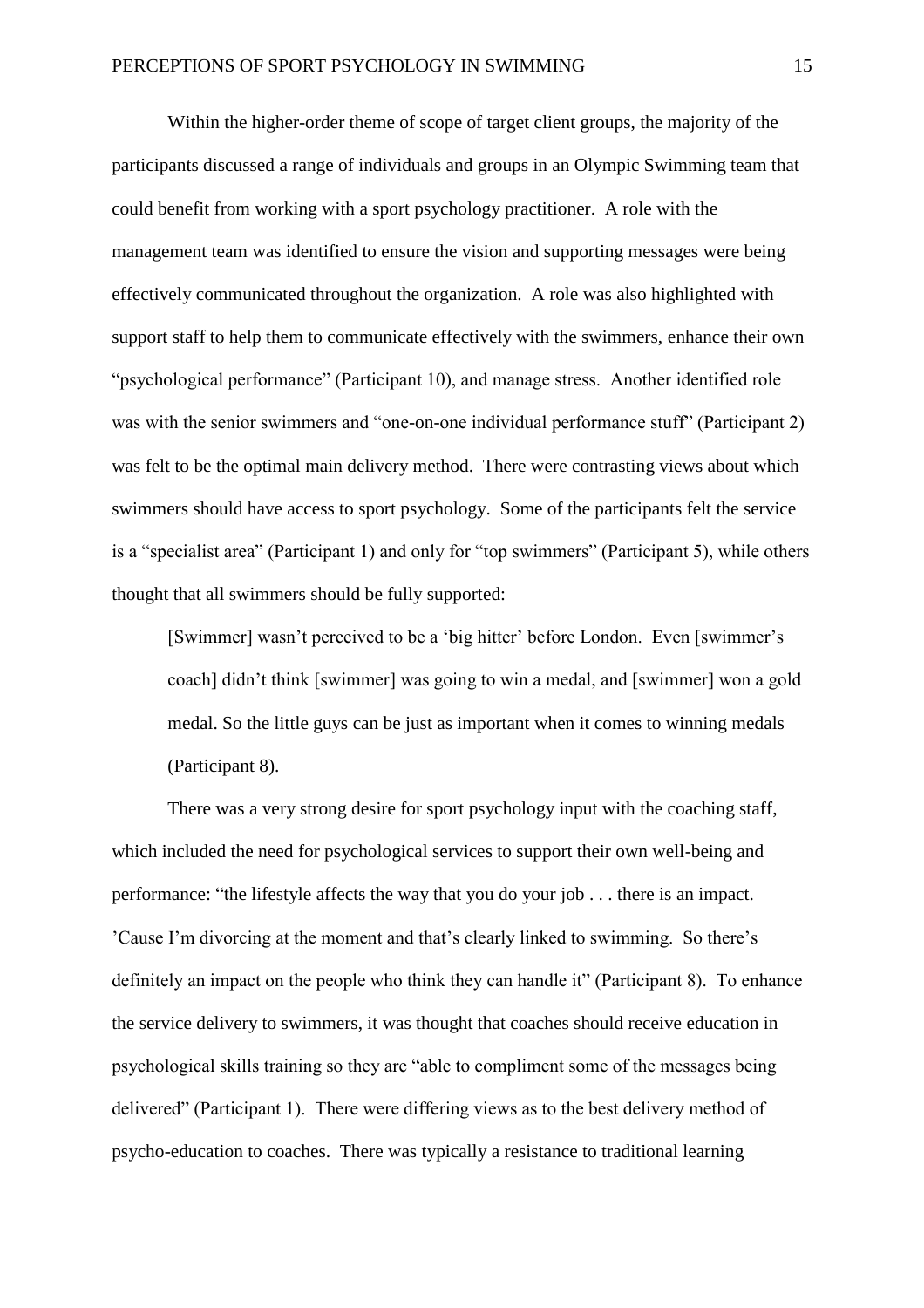methods: "the coaches have got to be looking the wrong way when you slip the knowledge or the strategies in" (Participant 5). Although some felt that emails detailing the practical "bullet points" (Participant 9) of articles would be beneficial, others preferred practical workshops with follow-up bespoke mentoring:

Workshops with mentoring afterwards. Because most coaches are the kind of people who learn from doing. I think that if you bombard coaches with emails they won't read them, if you give them newsletters they won't read them, I think if you sit and lecture them they will fall asleep. If you have a workshop, you can get people talking about what they are doing and you get them learning through interaction (Participant 8).

In the higher-order theme of confidentiality issues, the participants discussed the level of confidentiality that they perceived was needed for an effective sport psychologistswimmer relationship. Some of the participants' felt the coach should not be involved in the sport psychologists' relationship with the swimmer and that a strictly confidential relationship was considered essential to enable the swimmer to speak candidly: "that swimmer needs to know that they can say what they want to say. I don't think I've got a right to know. I would see the relationship with a psychologist and that swimmer in the same way that I would see a doctor and a swimmer" (Participant 7). Other participants felt that the coaches needed to be aware of the majority of issues affecting the swimmer in order to build and maintain a successful coach-swimmer partnership:

I'm not saying I want to be involved in all the meetings, but I want to be kept in the loop. I want to know because, if you came to work with an athlete for an hour, then you go, I've still got them for another 24 hours of training that week. And I need to know which areas are they're delicate in, which areas they need to be picked up, and which areas to push them. For me, if the psychologist met the swimmer, we [the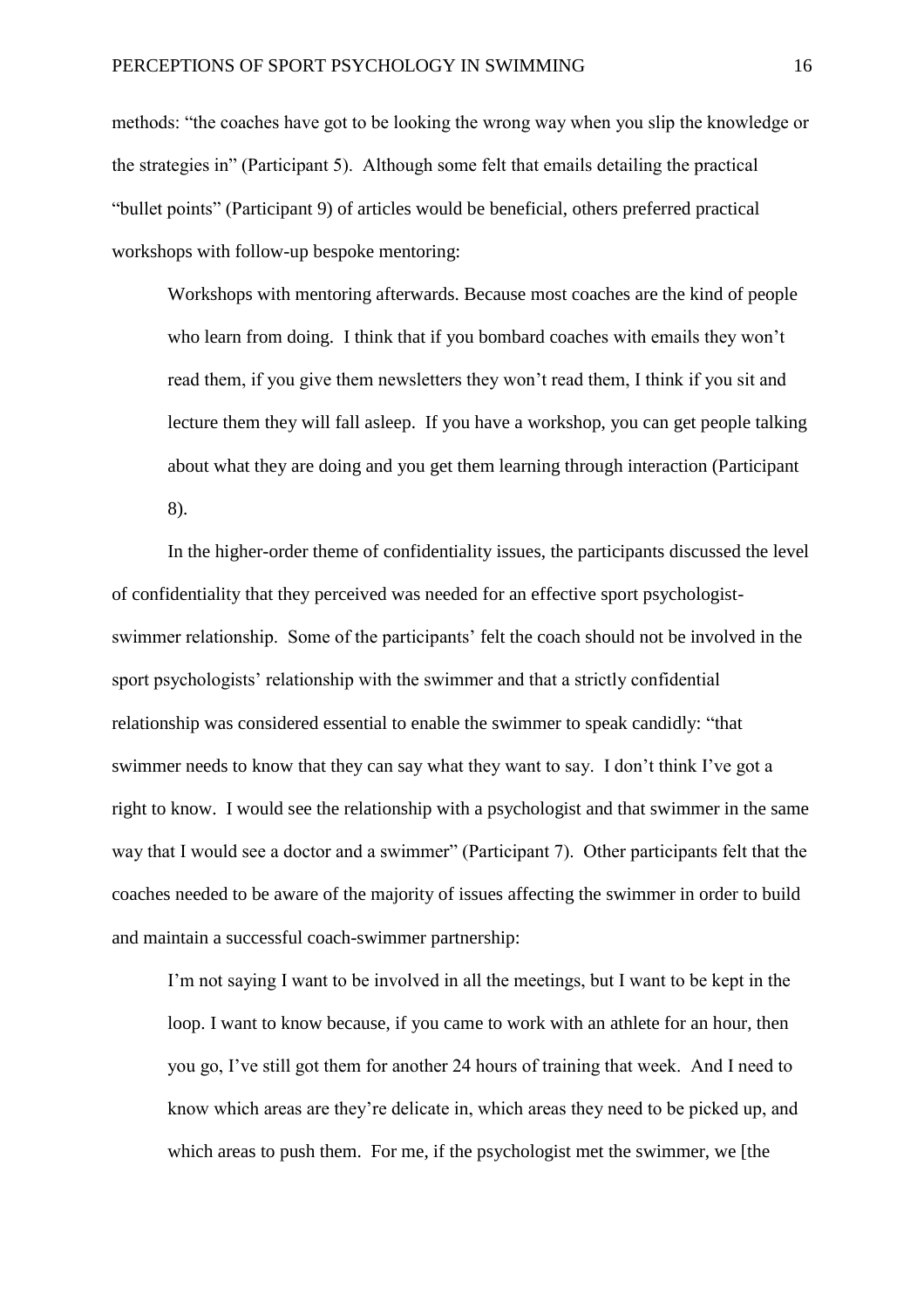coach and sport psychologist] should then discuss it so I could then follow what they said (Participant 11).

Within the higher-order theme of desirable practitioner characteristics it was felt by some that to establish "respect and credibility" (Participant 11) the sport psychologist should be as committed to the swimmers as the coaches are. It was generally believed that a sport psychologist must have positive interpersonal skills, be highly approachable, and be able to "communicate very well with the swimmers" (Participant 4). Swimming knowledge and experience was highlighted by some as an aid that would support collaborative work with the coach and help with the delivery of consistent messages to the swimmer: "I think it would be good if they have some knowledge of swimming. If they have a history of swimming they can then reinforce race or training-specific information back to the swimmer" (Participant 4). A few of the participants also felt that a sport psychologist's motivation for engaging with a swimmer should be driven by a genuine interest in the swimmer and his or her development:

It's very important to put the right people in front of the right people, for the right reasons. The right reason being athlete development and *not* the need to be needed, the bolstering of my own CV, or the chance to work with this person because that will get me a better job two years down the line (Participant 5).

### **Discussion**

We used semi-structured interviews and thematic analysis to investigate management and coaches' perceptions of sport psychology in an Olympic swimming team. To the best of our knowledge, this is the first study to report a case study of a European and predominately individual-oriented Olympic sport. It is also the first study to augment retrospective reflections of previous and current psychology services with prospective projections of future psychology services. At this juncture of the paper and before discussing the study's results, it is worth briefly reflecting on the timing and context of this research. The interviews were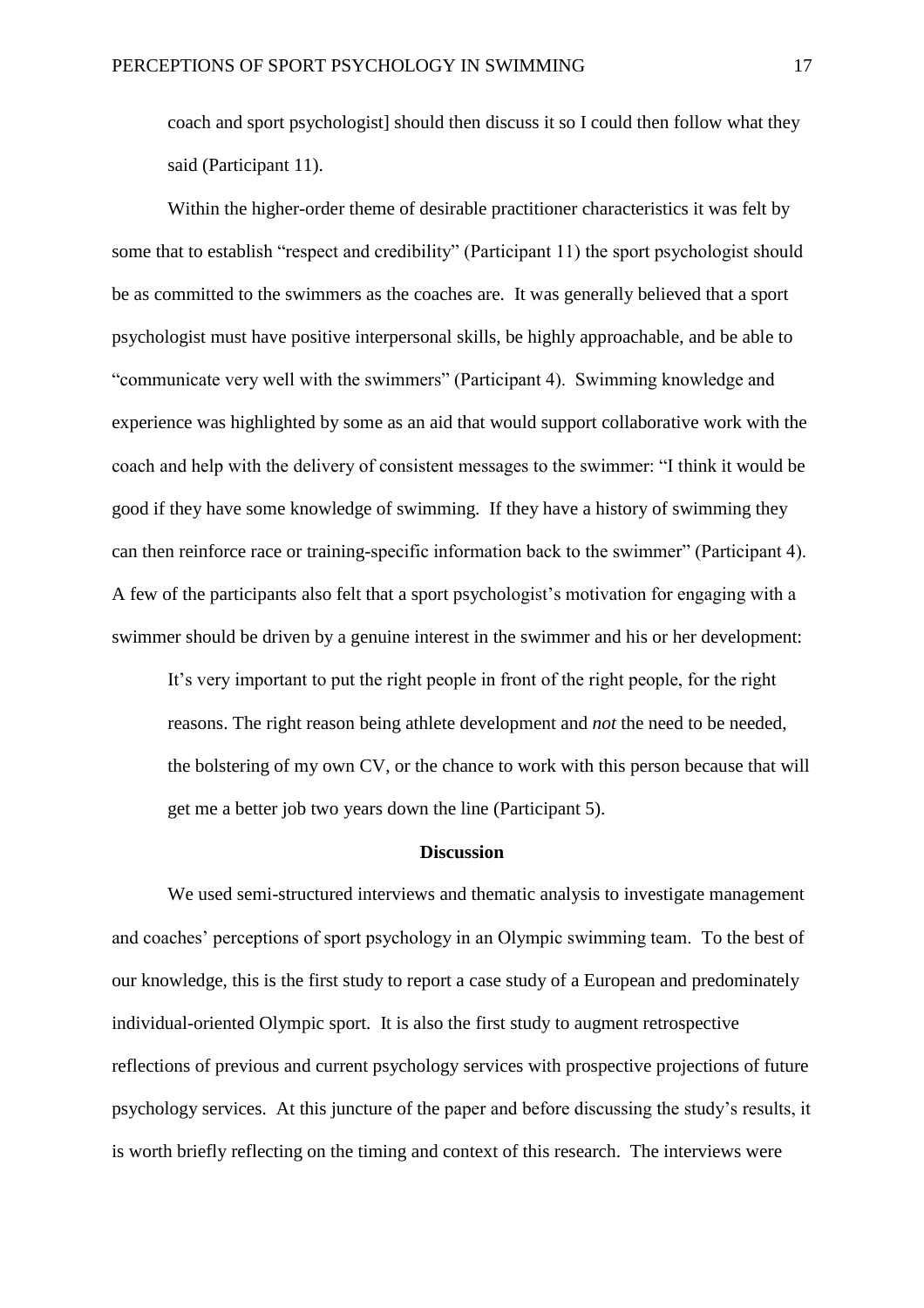conducted following an Olympic Games where the team's results had not met expectations. As part of their review of performance, the National Governing Body (NGB) approached the authors to conduct an independent study of the sport's psychology service at the Olympic Games. Given the team's underperformance and disappointment, it is important that the largely negative perceptions of the service that are reported in our findings be considered with possible performance-related attributional bias in mind. Notwithstanding this issue, we believe that in supporting this study the NGB and its staff have displayed considerable maturity and foresight. Conducting a rigorous review of a service is, in our opinion, the foundation for positive progress and enhanced effectiveness. Indeed, allowing the findings of this study to be disseminated in a peer-reviewed journal enable a wide range of management, coaching, and support services to benefit from the lessons learned. With these points in mind, we turn to the main findings and implications of this study. Although the nine higherorder themes and 26 lower-order themes share some similarities with previous non-Olympiclevel sport research in this area, at least four relatively novel findings have emerged in comparison with previous Olympic-level sport research in this area.

The first original finding relates to management and coaches expressing fears that swimmers would develop a reliance on a practitioner. Although an aim of sport psychology practice is to make clients ultimately more independent, it is perhaps nonetheless understandable that concerns exist about excessive dependency on services in this area. Firstly, it may be that due to a lack of competence and/or questionable ethics, a practitioner either unconsciously or consciously makes a client more reliant on him or her. Secondly, within psychotherapy, dependent individuals have been found to have increased levels of depression, anxiety disorders, and psychosomatic disorders (Bornstein & Bowen, 1995). According to Weiss (2002), fears surrounding dependency are situated within the sociocultural context of Western society which views dependency as weakness and promotes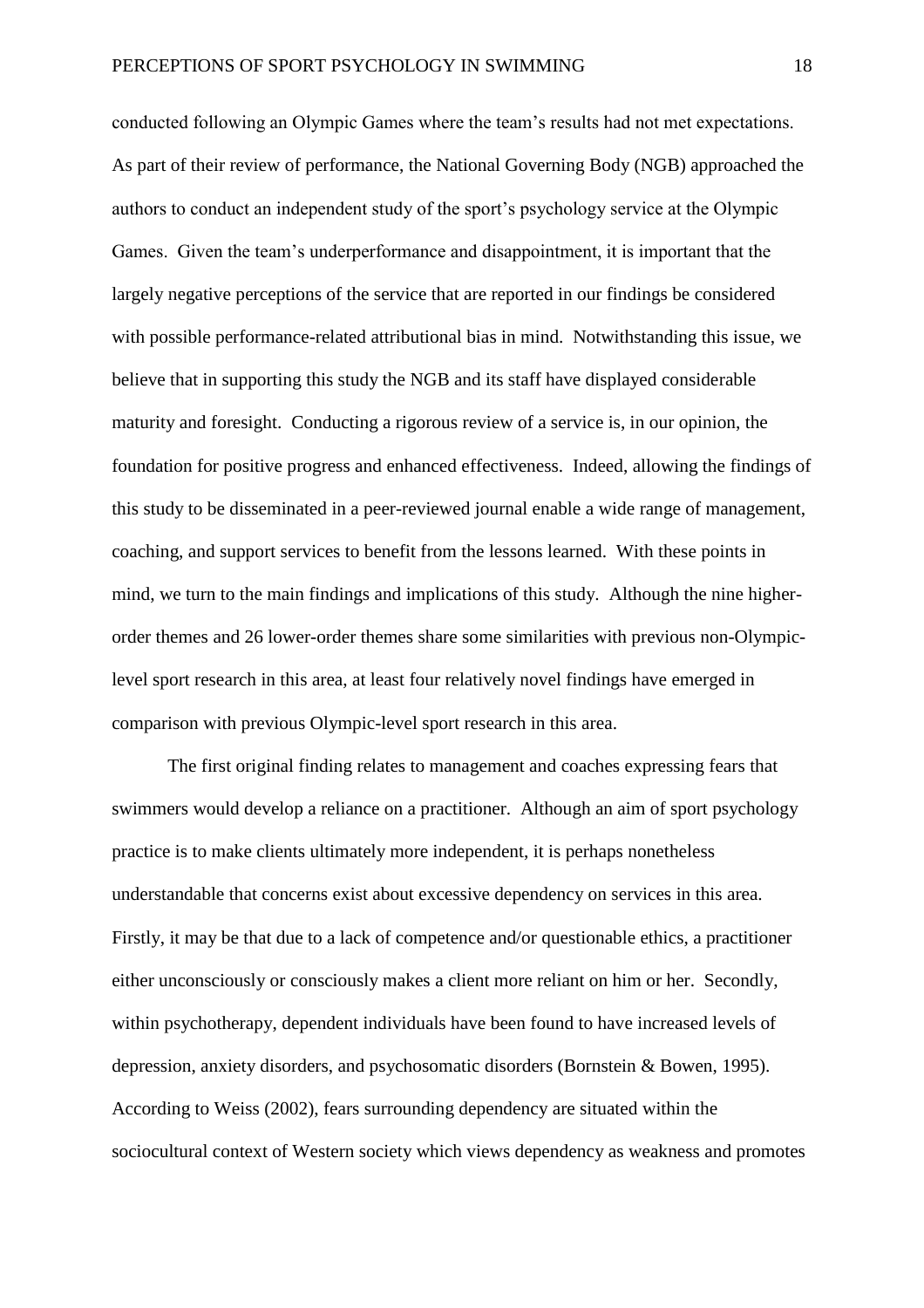self-reliance. However, the notions of dependency and independence are not straightforward, and individuals do not 'get over' dependence to become independent (Guntrip, 1969; Celani, 2010). Rather, client interactions should represent "a healthy balance between dependency and connectedness on the one hand, and for autonomy and independence on the other" (Bornstein & Bowen, 1995, p. 531) and practitioners should continually reflect on how their motives and development affect their professional relationships.

Another finding from this study relates to a fear of discussing weaknesses and a perceived social stigma attached to the discussion of emotion. These findings resonate with Ravizza's (1988) reflections of providing sport psychology support in which he observed that the majority of athletes are apprehensive of services in this area due to the exploration of vulnerabilities and weaknesses. A possible explanation of this finding is that many individuals do not enjoy discussing perceived weaknesses with others. Given the preponderance of males in our sample, another possible explanation for the unease with the service may be gender role socialization (Lindsey, 2015). There is evidence suggesting that males are socialized to believe that they should not admit weaknesses or discuss problems (Levant, 2011) and that socialization in sport results in males learning to accept adversity in silence (Kidd, 2013). Thus, some males may associate masculinity with extreme stoicism and may experience difficulties with emotional self-disclosure. As Verdonk, Seesing, and de Rijk (2010) put it: "the ideal man is a winner. A real man is not a whiner" (p. 6).

This study is one of the first within the perceptions of sport psychology literature to find a need and desire for practitioners to work with coaches to support their performance (cf. Partington & Orlick, 1987) and personal well-being. Although the primary role of a coach is to optimize athletes' performances, some commentators have argued that coaches should be considered performers in their own right (Gould, Guinan, Greenleaf, & Chung, 2002) and that coaches' own psychological needs should be supported (Giges, Petitpas, & Vernacchia,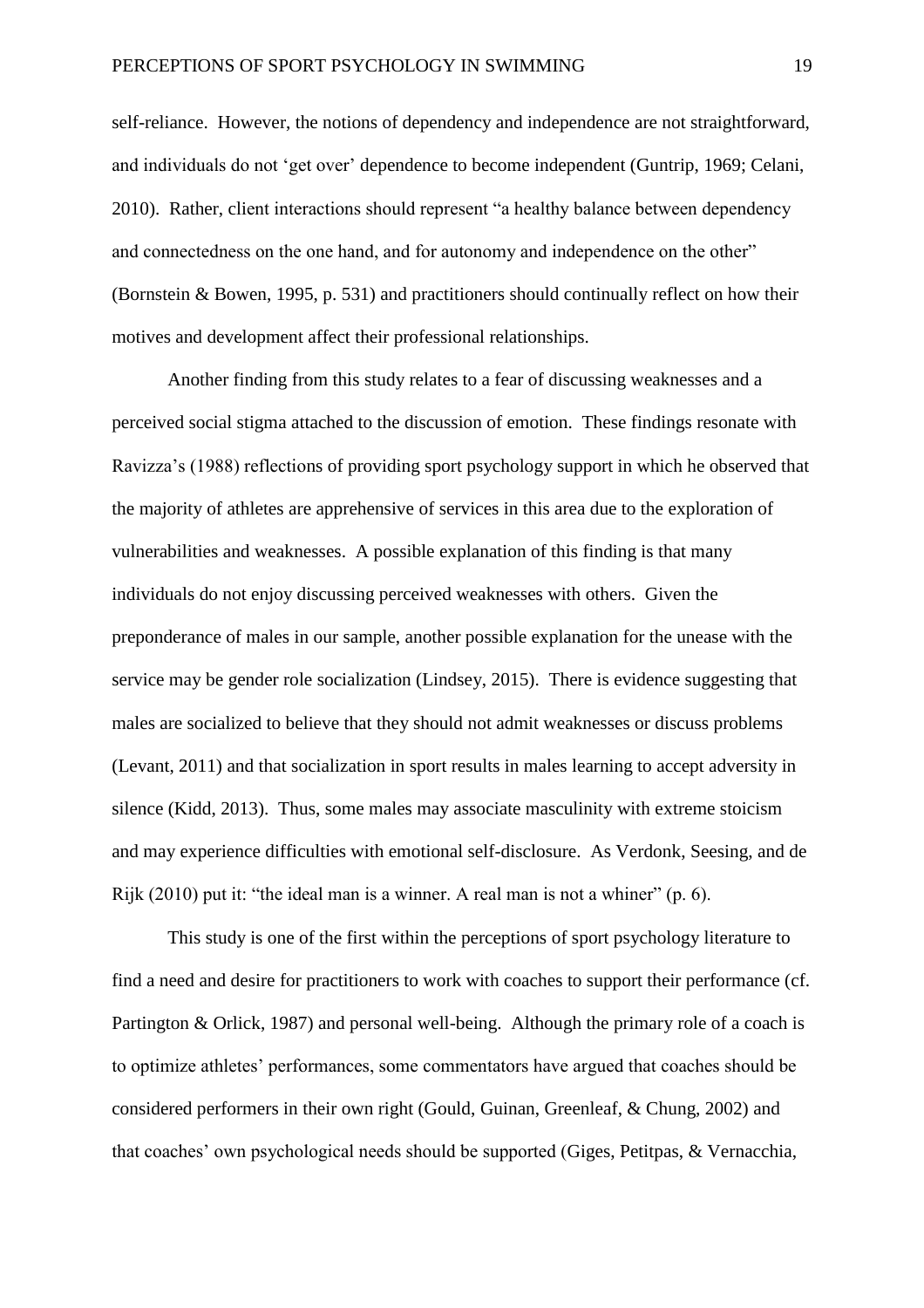2004). In terms of their coaching performance, sport psychologists have the potential to educate coaches about psychosocial-related principles and how they can apply principles in their practice. This support may be via formal, non-formal and informal routes, but in our opinion to be most effective is likely to involve situated collaborative reflection within a well-developed mentoring relationship between the coach and a psychologist. Turning to coach well-being, the demanding and stressful nature of sports coaching is well-documented (Fletcher & Scott, 2010; Thelwell, Wagstaff, Rayner, Chapman, & Barker, 2017) and practical recommendations for managing coaches' stress and enhancing their well-being are available (Fletcher & Scott, 2010; Giges et al., 2004). However, our findings suggest that although coaches need and desire support in this area, it does not always appear to be forthcoming.

An interesting and somewhat contentious finding to emerge from this study was a lack of consensus about issues relating to confidentiality. Some of the participants were in favor of a transparent relationship between the practitioner, swimmer and coach to align goals and behaviors. Previous research findings have also indicated that some coaches want practitioners to discuss athlete consultations (Pain & Harwood, 2004; Zakrajsek et al., 2013). Conversely, however, some of the other participants in this study felt that confidentiality should be upheld between the practitioner and swimmer to facilitate a trusting and effective relationship (cf. Glosoff, Herlihy, Herlihy, & Spence, 1997). Andersen, Van Raalte, and Brewer (2001) asserted that without the assurance of confidentiality, athletes might feel hesitant about disclosing sensitive information which is required for a practitioner to work effectively. Hence, our findings indicate that confidentiality is a contentious issue and that practitioners should be aware that perceptions of their service may be associated with management and coaches' expectations in this area.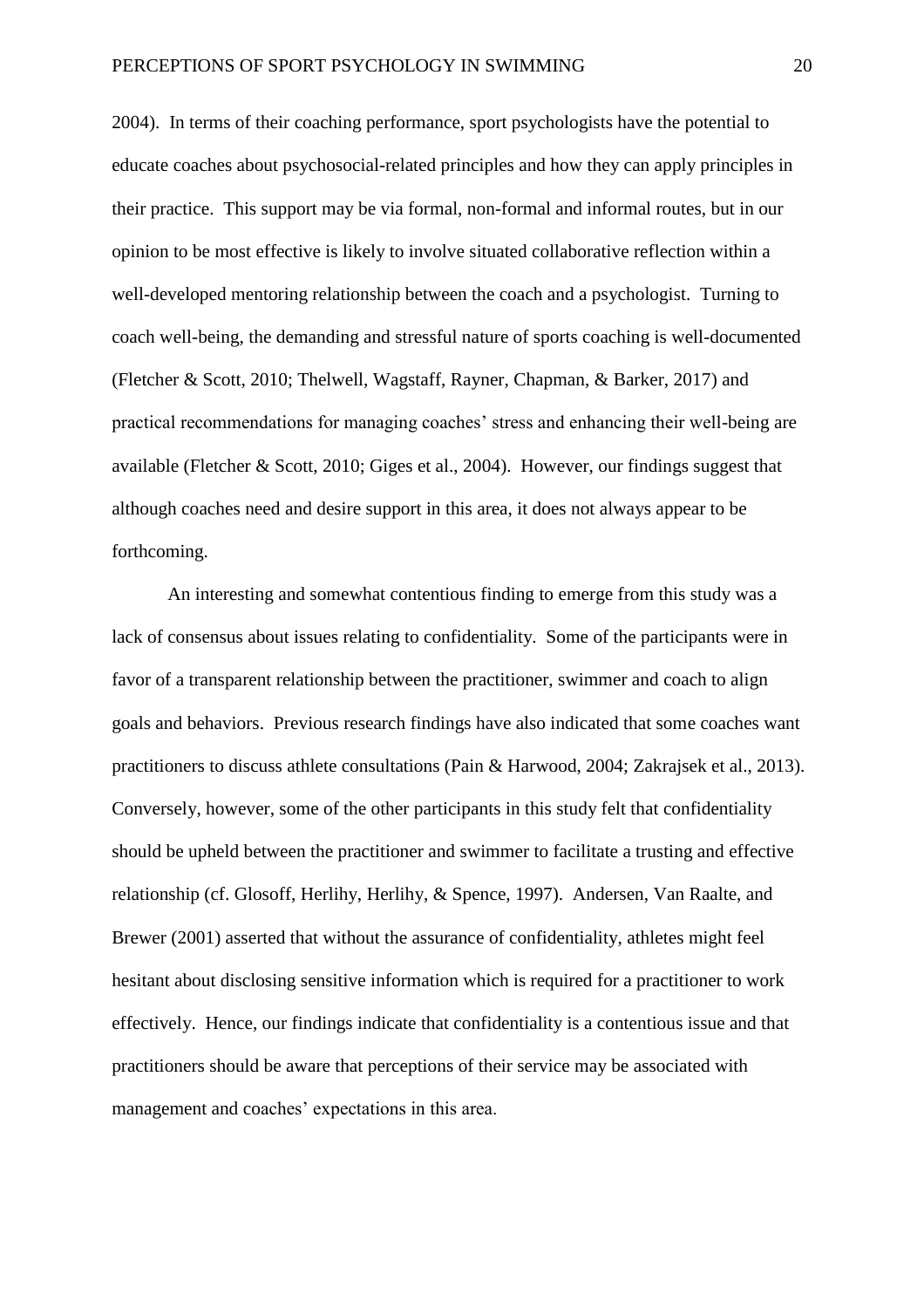Given that this study focuses on the psychology-related services of a single European Olympic swimming team, it is not appropriate to make inferences about the profession of sport psychology as a whole or to generalize the findings to all Olympic teams. It is interesting and important to note, however, that psychology-related services are not universally positively perceived in Olympic sport, despite the recognition of psychology as being 'crucial for success' and the evidence supporting the effectiveness of psychological interventions to enhance sport performance (cf. Brown & Fletcher, 2017). Although the reasons for this are varied, an important factor in elite level sport appears to relate to expectations of sport psychologists' competence. To elaborate, high achievers in sport (Gould & Maynard, 2009) and other performance domains (Jones & Spooner, 2006) are extremely demanding of those they work with and typically expect their coaches and support staff to exhibit high levels of expertise. Because sport psychologists vary in their competence (and in their goodness-of-fit within a sport organization), it is perhaps inevitable that sometimes discrepancies between expectations and delivery exist.

Although it is not appropriate to generalize the findings of this study to all Olympic teams, it is possible to transfer some applications, implications and learnings to specific Olympic teams. It remains critical that sport psychologists develop contextual intelligence (Brown, Gould, & Foster, 2005), involving effective strategies to gain entry (Ravizza, 1988) and to build the collaborative relationship (Ivarsson & Anderson, 2016), to improve perceptions of psychology-related services. In terms of the specific findings discussed in this section, some of the main implications are that psychologists should continually reflect on how to optimally balance dependence and independence in their client relationships, that a supportive culture of emotional disclosure should be cultivated, that psychologists should support coaches' well-being and performance, and that team members' expectations of confidentiality issues should be discussed, potentially resolved, and agreed prior to service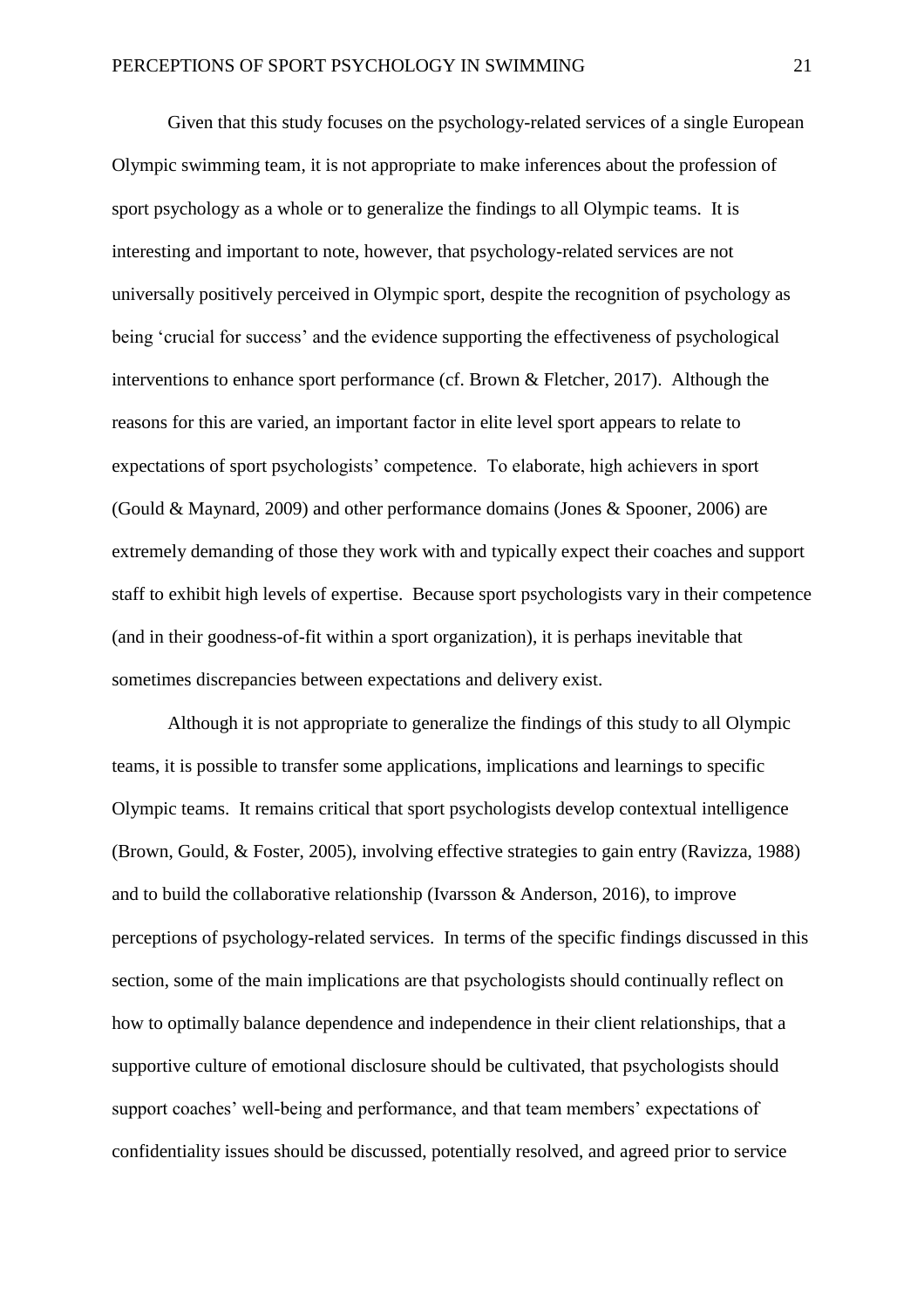delivery. Regardless of these specific recommendations, an overarching message to emerge from this study is that psychologists require training and development in deportment and relationship competencies with a view to enhancing client receptiveness (cf. Fletcher & Maher, 2013, 2014).

The results of this study should be interpreted in the light of several methodological strengths and limitations. A notable strength of this research is, in our opinion, the high ecological validity, in the sense that the data reflects the participants' perceptions of realworld experiences in Olympic swimming. The novel inclusion of management, together with the focus on a single European Olympic team, provides noteworthy organizational- and cultural-related nuances within the findings. Notwithstanding these strengths, our limited description of specific characteristics of the team to protect participant confidentiality (cf. American Psychological Association, 2010) has restricted the available contextual information for the reader and thus his or her ability to interpret the findings of this study. Another limitation is that the swimmers within the team were not sampled. The swimmers were an integral part of the team and it would be highly informative to gather their perceptions and to compare and triangulate them with the coaches' and managers' perceptions. Future researchers in this area should explore multiple stakeholders' perspectives of sport psychology services, either within a single study or across a series of studies.

Given that sport psychology researchers have been conducting intervention studies for decades, it is surprising that there are no studies specifically focused on developing sport psychology practitioners' contextual intelligence. The findings of this and other research emphasize that it is not just *what* constitutes an intervention that is important, but *how* it is delivered and received. Hence, it would seem sensible for future researchers to attempt to enhance and evaluate the effectiveness of strategies to gain entry and to build the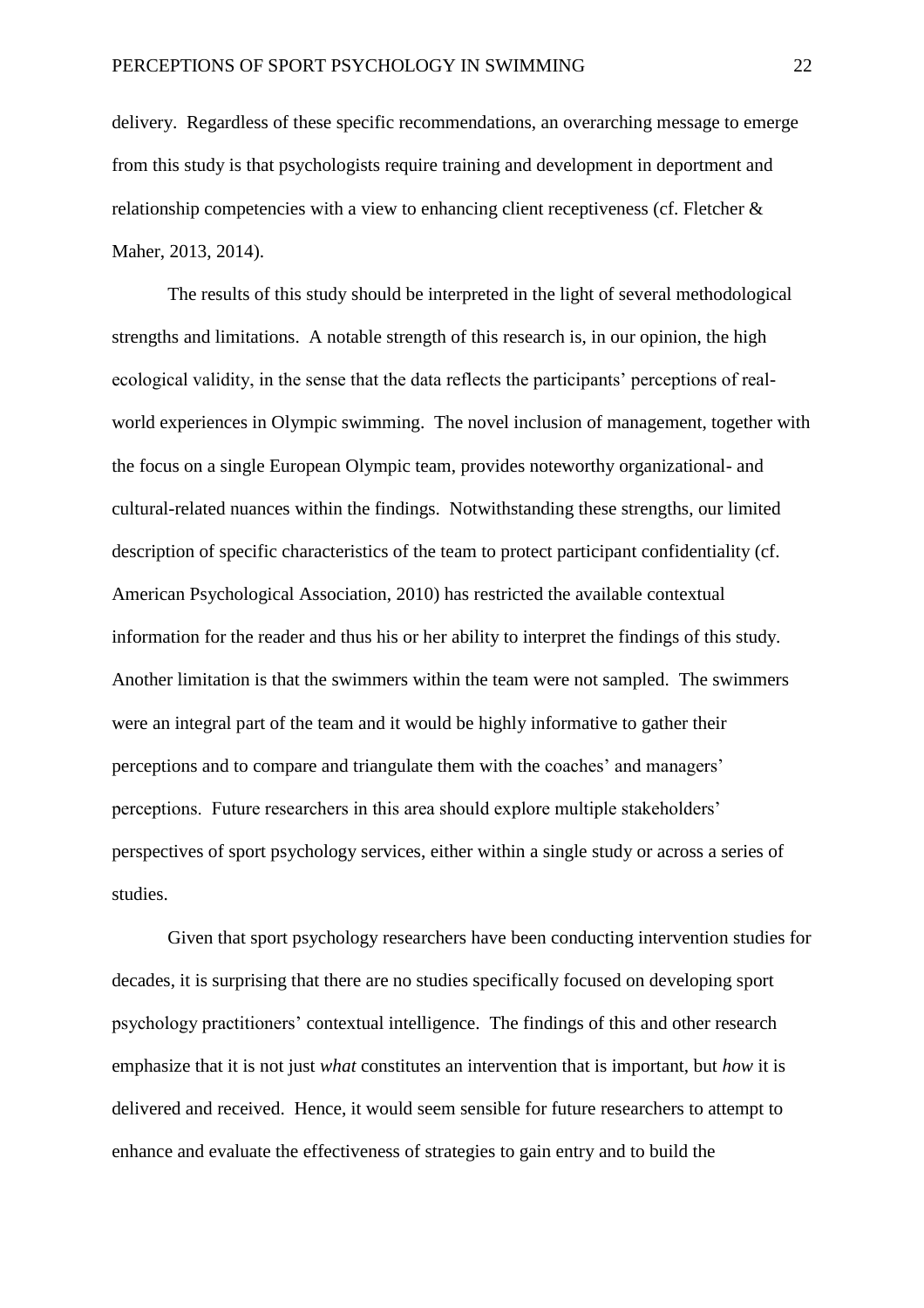collaborative relationship in sport contexts. Typically, sport psychology intervention researchers focus on the outcome evaluation of intervention effectiveness, such as changes in relevant psychometrics; however, another method is process evaluation which explores the context, implementation, and appraisal of an intervention and helps in the interpretation of the outcome results (Oakley, Strange, Bonell, Allen, & Stephenson, 2006). Rather than focusing on the results of an intervention (i.e., did it work or not?), the focus is on how the intervention was delivered and received, with particular attention paid to any changes or nuances that unfold across settings and/or over time (Nielsen, Randall, & Albertsen, 2007; Randall, Griffiths, & Cox, 2005; Saksvik, Nytrø, Dahl-Jørgensen, & Mikkelsen, 2002). Although some sport psychology intervention researchers have used social validation to determine satisfaction with an intervention (cf. Page & Thelwell, 2013), we are not aware of any examples of (a more complete) process evaluation of intervention research in the sport psychology literature, despite its clear potential empirical and practical significance.

This study is the first to provide coaches and management's perceptions of sport psychology in a European Olympic sport team. It is also the first study to address not only perceptions of previous and current psychology services, but also what management and coaches would like in the future. What is clear from the findings is that, within this particular team, sport psychology was perceived largely negatively but, despite this, the coaches and management recognized the importance and potential of a future psychology service. This apparent disparity can be explained by a range of factors, but the team culture, delivery method, and individual personalities appear to be particularly influential in this regard. To enhance the quality and receptivity of service provision, researchers and practitioners should effectively communicate with recipients of the service and consider not just what is delivered, but by whom and how it is delivered.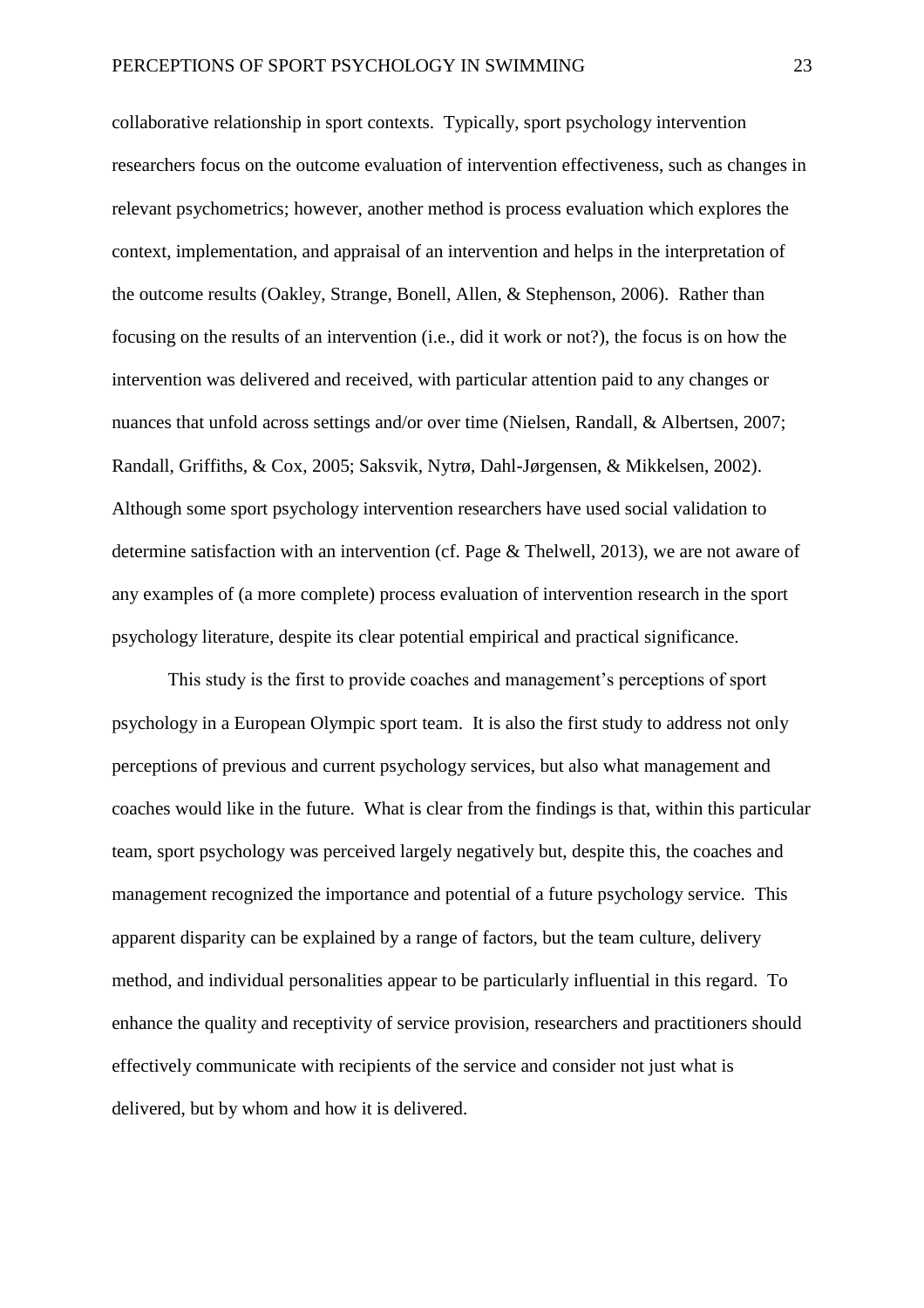#### References

- American Psychological Association. (2010). Publication manual of the American Psychological Association (6th ed.). Washington, DC: American Psychological Association.
- Andersen, M. B., Van Raalte, J. L., & Brewer, B. W. (2001). Sport psychology delivery: Staying ethical while keeping loose. *Professional Psychology: Research and Practice, 32,* 12-18. doi:10.1037//0735-7028.32.1.12
- Bornstein, R. F., & Bowen, R. F. (1995). Dependency in psychotherapy: Toward an integrated treatment approach. *Psychotherapy*, *32*, 520-534. doi:10.1037/0033- 3204.32.4.520
- Braun, V., & Clarke, V. (2006). Using thematic analysis in psychology. *Qualitative Research in Psychology, 3,* 77-101. doi:10.1191/1478088706qp063oa
- Brown, D. J., & Fletcher, D. (2017). Effects of psychological and psychosocial interventions on sport performance: A meta-analysis. *Sports Medicine*, *47*, 77-99. doi: 10.1007/s40279-016-0552-7
- Brown, C. H., Gould, D. & Foster, S. (2005). A framework for developing contextual intelligence (CI). *The Sport Psychologist, 19*, 5–62. Retrieved from http://journals.humankinetics.com/tsp
- Celani, D. P. (2010). *Fairbairn's object relations theory in the clinical setting*. New York, NY: Columbia University Press.
- Culver, D. M., Gilbert, W., & Sparkes, A. (2012). Qualitative research in sport psychology journals: the next decade 2000-2009 and beyond*. The Sport Psychologist, 26,* 261- 281. Retrieved from http://journals.humankinetics.com/tsp
- DiCicco-Bloom, B., & Crabtree, B. F. (2006). The qualitative research interview. *Medical Education, 40,* 314-321. doi:10.1111/j.1365-2929.2006.02418.x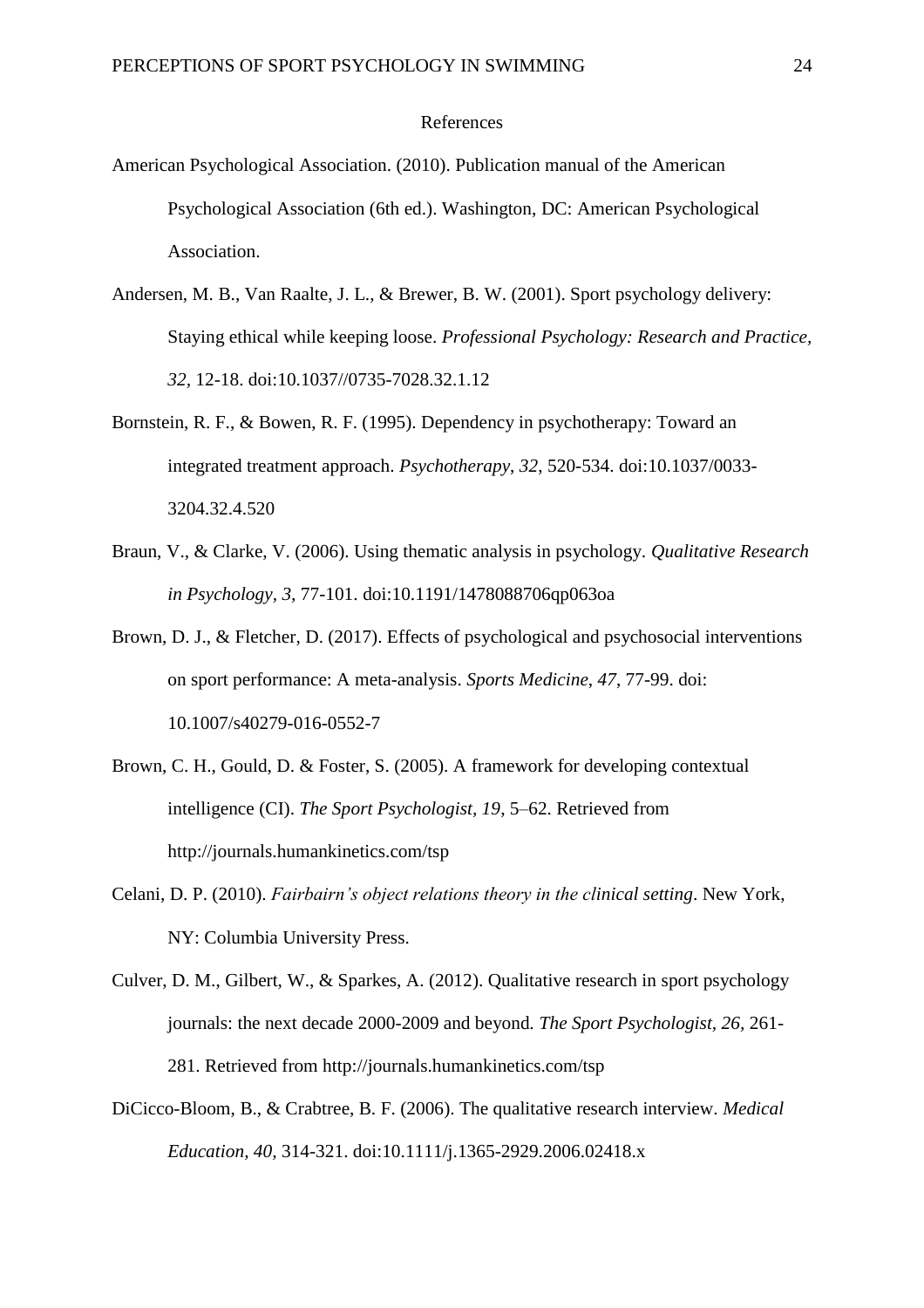- Driskell, J. E., Copper, C., & Moran, A. (1994). Does mental practice enhance performance? *Journal of Applied Psychology, 79*, 481-492. doi:10.1037/0021-9010.79.4.481
- Feltz, D. L., & Landers, D. M. (1983). The effects of mental practice on motor skills, learning and performance: A meta-analysis. *Journal of Sport Psychology, 5,* 25-57. Retrieved from: http://psycnet.apa.org/psycinfo/1984-00325-001
- Fletcher, D., & Maher, J. (2013). Toward a competency-based understanding of the training and development of applied sport psychologists. *Sport, Exercise and Performance Psychology*. *2*, 265-280. doi:10.1037/a0031976
- Fletcher, D., & Maher, J. (2014). Professional competence in sport psychologists: Clarifying some misunderstandings and making future progress. *Journal of Sport Psychology in Action*, *5*, 170-185. doi:10.1080/21520704.2014.965944
- Fletcher, D., & Scott, M. (2010). Psychological stress in sports coaches: A review of concepts, research, and practice. *Journal of Sports Sciences, 28,* 127-137. doi:10.1080/02640410903406208

Flick, U. (2009). *An introduction to qualitative research.* London: Sage.

- Freitas, S., Dias, C., & Fonseca, A. (2013). What do coaches think about psychological skills training in soccer? A study with coaches of elite Portuguese teams. *International Journal of Sports Science, 3,* 81-91. doi:10.5923/j.sports.20130303.04
- Giges, B., Petitpas, A. J., & Vernacchia, R. A. (2004). Helping coaches meet their own needs: Challenges for the sport psychology consultant. *The Sport Psychologist, 18,* 430-444. Retrieved from http://journals.humankinetics.com/tsp
- Glosoff, H. L., Herlihy, S. B., Herlihy, B., & Spence, E. B. (1997). Privileged communication in the psychologist-client relationship. *Professional Psychology: Research and Practice, 28,* 573-581. doi:10.1037/0735-7028.28.6.573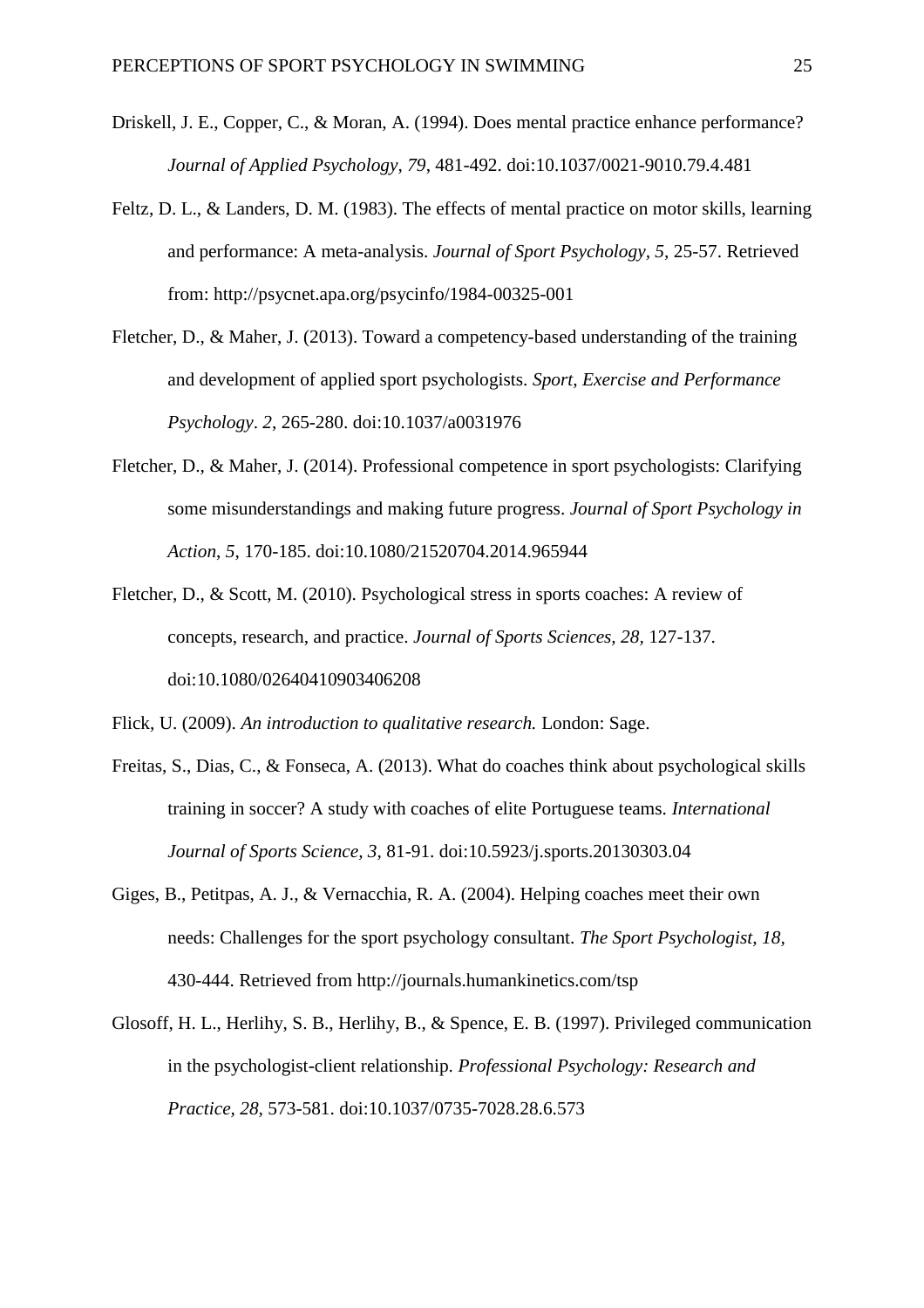- Gould, D., Greenleaf, C., Guinan, D., & Chung, Y. (2002). A survey of U.S. Olympic coaches: Variables perceived to have influenced athlete performances and coach effectiveness. *The Sport Psychologist, 16,* 229-250. Retrieved from http://journals.humankinetics.com/tsp
- Gould, D., & Maynard, I. (2009). Psychological preparation for the Olympic Games. *Journal of Sports Sciences, 27,* 1393-1408. doi:10.1080/02640410903081845
- Gould, D., Medbery, R., Damarjian, N., & Lauer, L. (1999). A survey of mental skills training knowledge, opinions, and practices of junior tennis coaches. *Journal of Applied Sport Psychology, 11*, 28-50. doi:10.1080/10413209908402949
- Gould, D., Murphy, S., Tammen, V., & May, J. (1991). An evaluation of the U.S. Olympic sport psychology consultant effectiveness. *The Sport Psychologist, 5,* 111-127. Retrieved from http://journals.humankinetics.com/tsp
- Greenspan, M. J., & Feltz, D. (1989). Psychological interventions with athletes in competitive situations: A review. *The Sport Psychologist, 3*, 219–236. Retrieved from http://journals.humankinetics.com/tsp
- Guest, G., MacQueen, K. M., & Namey, E. (2012). *Applied thematic analysis*. London: Sage.
- Guntrip, H. (1969). *Schizoid phenomena: Object relations and the self*. New York City, NY: Basic Books.
- Hatzigeorgiadis, A., Zourbanos, N., Galanis, E., & Theodorakis, Y. (2011). The effects of self-talk on performance in sport: A meta-analysis. *Perspectives οn Psychological Science, 6,* 348-356. doi:10.1177/1745691611413136
- Hinshaw, K. E. (1991). The effects of mental practice on motor skill performance: Critical evaluation and meta-analysis. *Imagination, Cognition and Personality, 11*, 3-35. doi:10.2190/X9BA-KJ68-07AN-QMJ8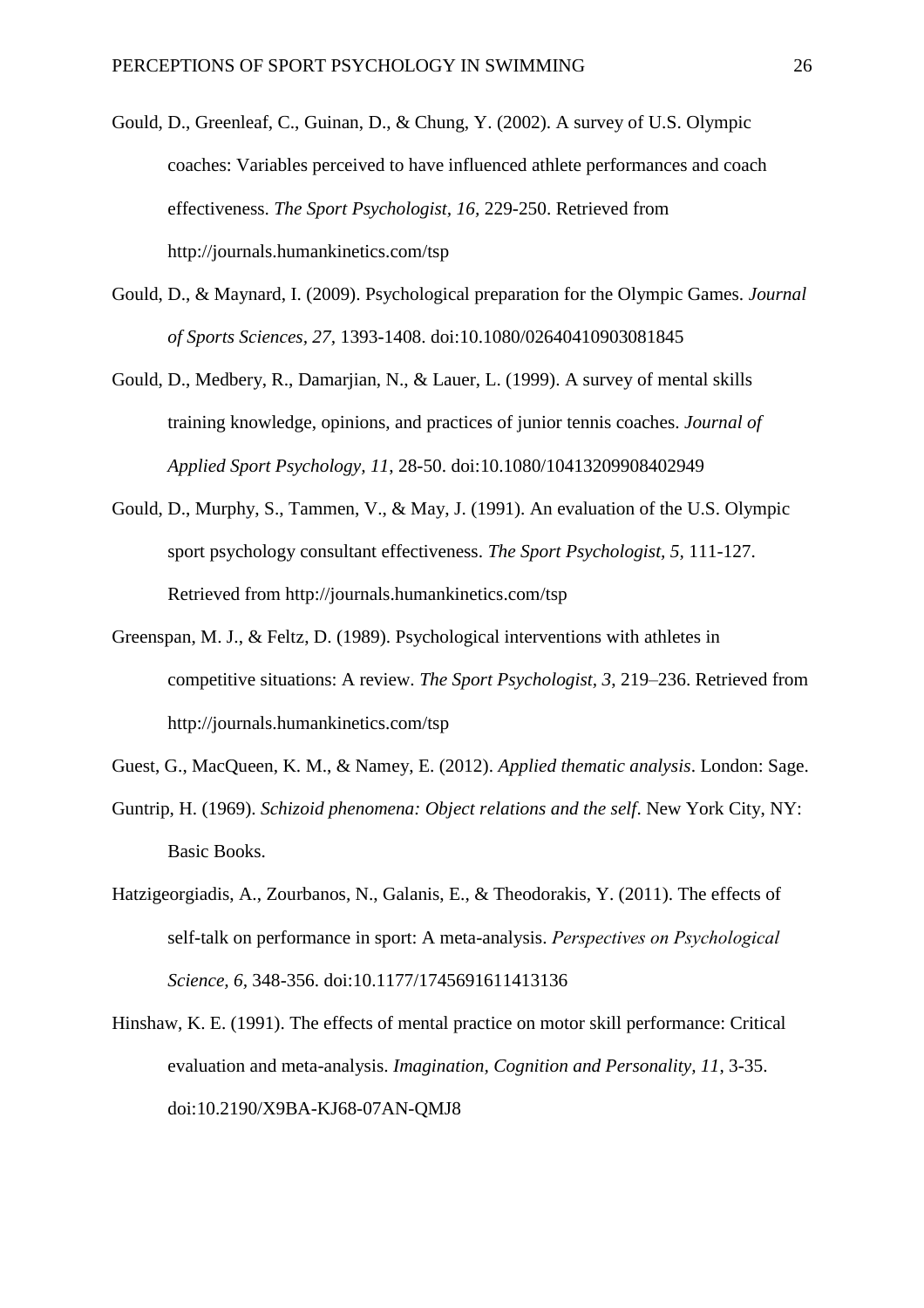- Irvine, A., Drew, P., & Sainsbury, R. (2013). 'Am I not answering your question properly?' Clarification, adequacy, and responsiveness in semi-structured telephone and face-toface interviews. *Qualitative Research, 13,* 87-106. doi:10.1177/1468794112439086
- Ivarsson, I., & Andersen, M. B. (2016). What counts as "evidence" in evidenced-based practice? Searching for some fire behind all the smoke. *Journal of Sport Psychology in Action, 7,* 11-22, doi:10.1080/21520704.2015.1123206
- Johnson, U., Andersson, K., & Fallby, J. (2011). Sport psychology consulting among Swedish premier soccer coaches. *International Journal of Sport and Exercise Psychology, 9,* 308-322. doi:10.1080/1612197X.2011.623455
- Jones, G., & Spooner, K. (2006). Coaching high achievers. *Consulting Psychology Journal: Practice and Research, 58,* 40-50. doi: 10.1037/1065-9293.58.1.40
- Kidd, B. (2013). Sports and masculinity. *Sport in Society, 16,* 553-564. doi:10.1080/17430437.2013.785757
- King, N., & Horrocks, C. (2010). *Interviews in qualitative research.* London: Sage.
- Kyllo, B., & Landers, D. (1995). Goal setting in sport and exercise: A research synthesis to resolve the controversy. *Journal of Sport and Exercise Psychology, 17,* 117-137. Retrieved from http://journals.humankinetics.com/jsep
- Levant, R. F. (2011). Research in the psychology of men and masculinity using the gender role strain paradigm as a framework. *American Psychologist, 66,* 765-776. doi:10.1037/a0025034
- Lindsey, L. L. (2015). Gender development: The socialization process. In L. L. Lindsey (Eds.), *Gender role: A sociological perspective* (pp. 64-96). New York, NY: Routledge.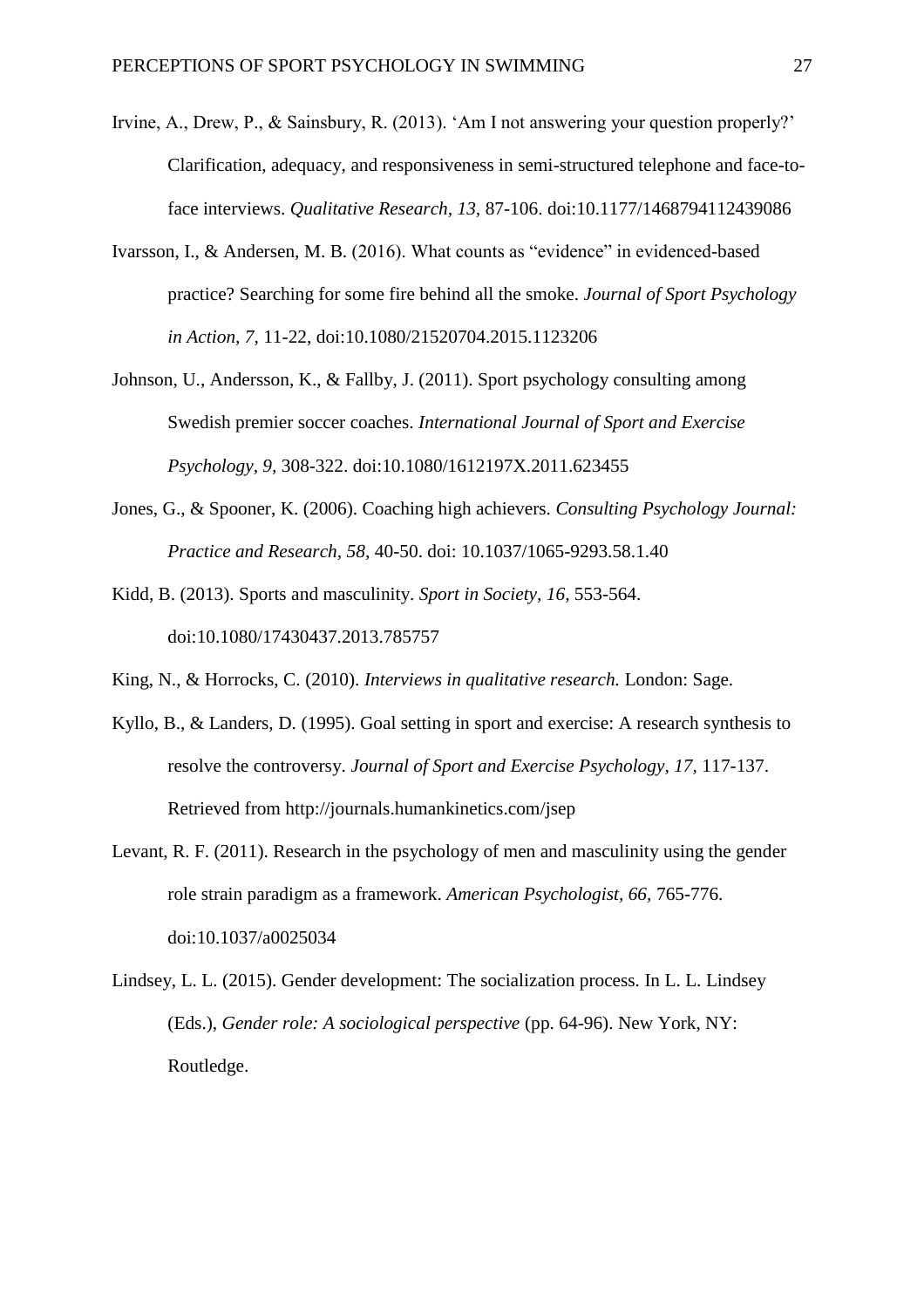- Malterud K., Siersma, V. D., & Guassora, A. D. (2015). Sample size in qualitative interview studies: Guided by information power. *Qualitative Health Research, 27,* 1-8. doi:10.1177/1049732315617444
- Martin, L. J., Carron, A. V., & Burke, S. M. (2009). Team building interventions in sport: A meta-analysis. *Sport and Exercise Psychology Review, 5,* 3-18. Retrieved from http://www.tandfonline.com/loi/rirs20#.VlNS8csnyUk
- Martin, G. L., Vause, T., & Schwartzman, L. (2005). Experimental studies of psychological interventions with athletes in competitions: Why so few? *Behavior Modification, 29,* 616-641. doi:10.1177/0145445503259394
- Nielsen K., Randall R., & Albertsen K. (2007). Participants' appraisals of process issues and the effects of stress management interventions. *Journal of Organizational Behavior, 28*, 793-810. doi:10.1002/job.450
- Oakley, A., Strange, V., Bonell, C., Allen, E., & Stephenson, J. (2006). Process evaluation in randomised controlled trials of complex interventions. *British Medical Journal, 332,* 413-416. doi:10.1136/bmj.332.7538.413
- Page, J., & Thelwell, R. (2013). The value of social validation in single-case methods in sport and exercise psychology. *Journal of Applied Sport Psychology, 25,* 61-71. doi:10.1080/10413200.2012.709579

Pain, M. A., & Harwood, C. G. (2004). Knowledge and perceptions of sport psychology within English soccer. *Journal of Sports Sciences, 22*, 813-826. doi:10.1080/02640410410001716670

Partington, J., & Orlick, T. (1987). The sport psychology consultant: Olympic coaches' views. *The Sport Psychologist, 1,* 95-102. Retrieved from http://journals.humankinetics.com/tsp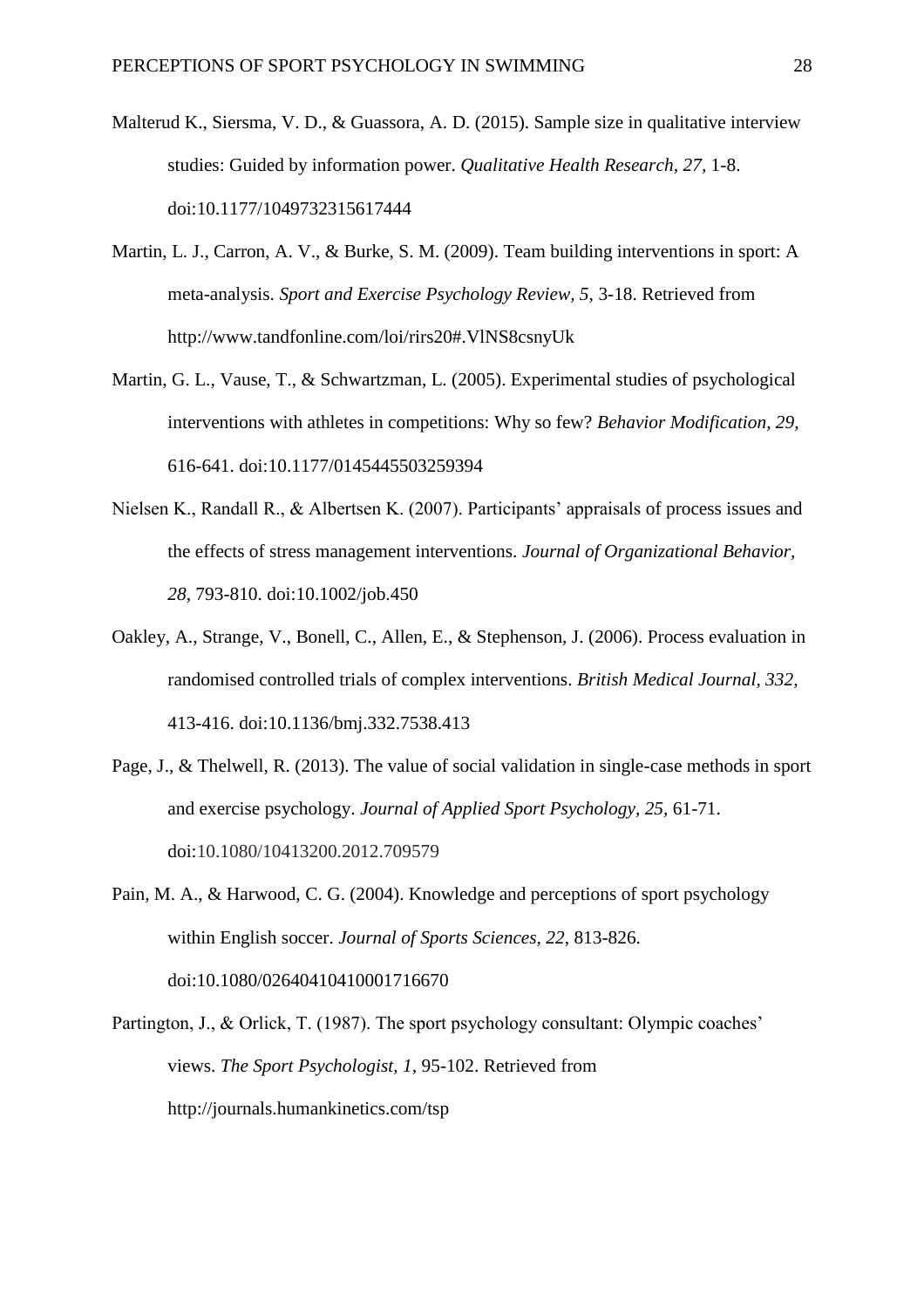- Purdy, L. (2014). Interviews. In L. Nelson, R. Groom, & P. Potrac (Ed.), *Research methods in sports coaching* (pp. 161-170). Croydon, UK: Sage.
- Randall, R., Griffiths, A., & Cox, T. (2005). Evaluating organisational stress-management interventions using adapted study designs. *European Journal of Work and Organizational Psychology, 14,* 23-41. doi:10.1080/13594320444000209.
- Ravizza, K. (1988). Gaining entry with athletic personnel for season-long consulting. *The Sport Psychologist, 2,* 243-254. Retrieved from http://journals.humankinetics.com/tsp
- Rees, T., Hardy, L., Güellich, A., Abernethy, B., Côté, J., Woodman, T., Montgomery, H., Laing, S., & Warr, C. (2016). The great British medalists project: A review of current knowledge on the development of the world's best sporting talent. *Sports Medicine, 46,* 1041-1058. doi:10.1007/s40279-016-0476-2
- Robinson, O. C. (2014). Sampling in interview-based qualitative research: A theoretical and practical guide. *Qualitative Research in Psychology, 11,* 25-41. doi:10.1080/14780887.2013.801543
- Rovio, E., Arvinen-Barrow, M., Weigand, D., Eskola, J., & Lintunen, T. (2010). Team building in sport: A narrative review of the program effectiveness, current methods, and theoretical underpinnings. *Athletic Insight – The Online Journal of Sport Psychology, 12,* 147-164. Retrieved from http://www.athleticinsight.com/
- Rumbold, J. L., Fletcher, D., & Daniels, K. (2012). A systematic review of stress management interventions with sport performers. *Sport, Exercise, and Performance Psychology, 1,* 173-193. doi:10.1037/a0026628
- Saksvik, P. Ø., Kjell, K., Dahl-Jørgensen, C., & Mikkelsen, A. (2002). A process evaluation of individual and organizational occupational health and stress interventions. *Work & Stress: An International Journal of Work, Health & Organisations, 16,* 37-57. doi:10.1080/02678370110118744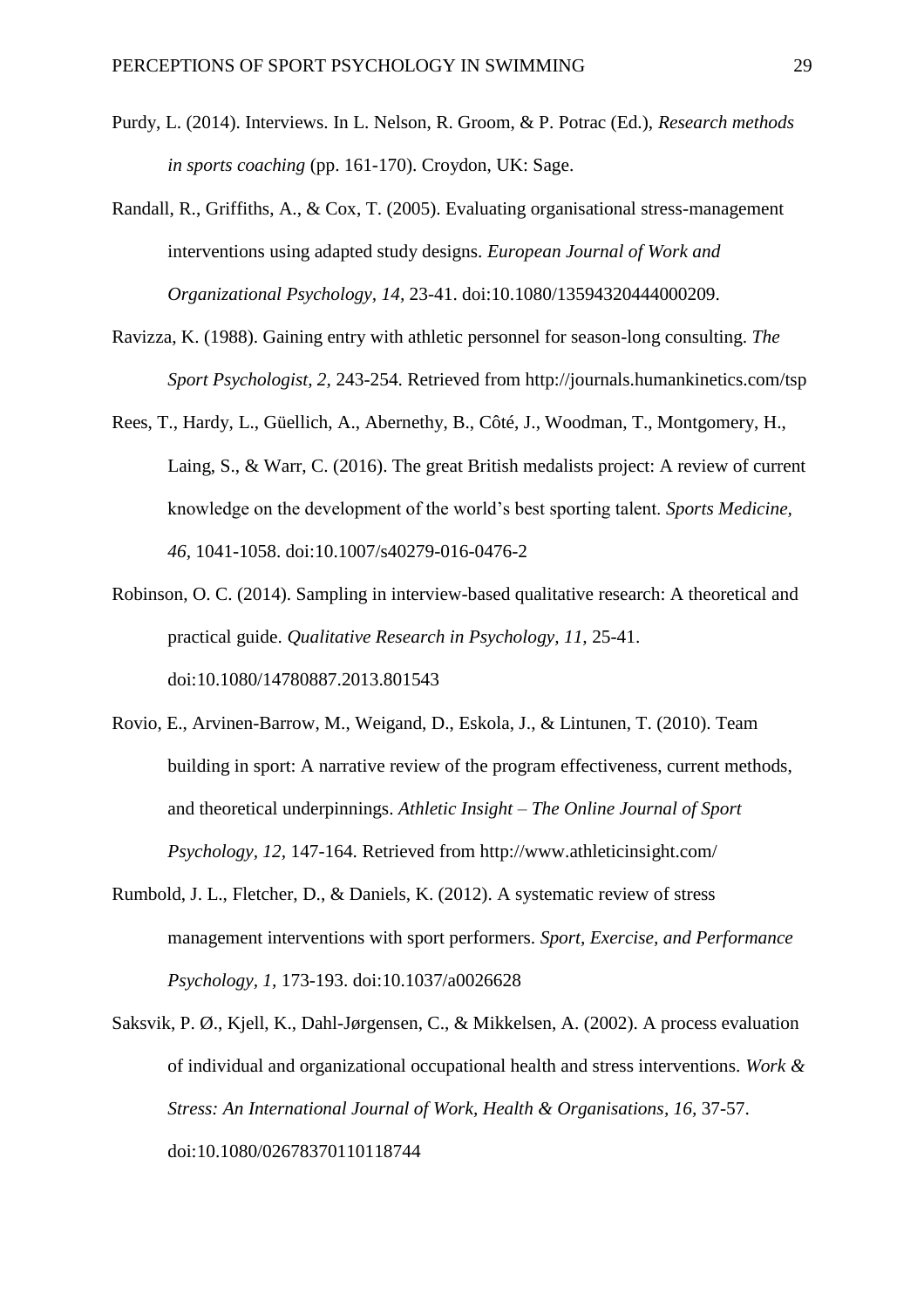- Sappington, R., & Longshore, K. (2015). Systematically reviewing the efficacy of mindfulness-based interventions for enhanced athletic performance. *Journal of Clinical Sport Psychology, 9,* 232-262. doi:10.1123/jcsp.2014-0017
- Smith, B., Sparkes, A. C., & Caddick, N. (2014). Judging qualitative research. In L. Nelson, R. Groom, & P. Potrac (Ed.), *Research methods in sports coaching* (pp. 192-201). Croydon, UK: Sage.
- Sullivan, J., & Hodge, K. P. (1991). A survey of coaches and athletes about sport psychology in New Zealand. *The Sport Psychologist, 5,* 140-151. Retrieved from http://journals.humankinetics.com/tsp
- Thelwell, R. C., Wagstaff, C. R. D., Rayner, A., Chapman, M., & Barker, J. (2017). Exploring athletes' perceptions of coach stress in elite sport environments. *Journal of Sports Sciences, 35,* 44-55. doi:10.1080/02640414.2016.1154979
- Thomas, E., & Magilvy, J. K. (2011). Qualitative rigor or research validity in qualitative research. *Journal for Specialists in Pediatric Nursing, 16,* 151-155. doi:10.1111/j.1744-6155.2011.00283.x
- Tod, D., Hardy, J. & Oliver, E.J. (2011). Effects of self-talk: A systematic review. *Psychology of Sport and Exercise Psychology, 33,* 666-687. Retrieved from http://www.journals.elsevier.com/psychology-of-sport-and-exercise/
- Tracy, S. J. (2010). Qualitative quality: Eight "big tent" criteria for excellent qualitative research. *Qualitative Inquiry, 16,* 837-851. doi:10.1177/1077800410383121
- Vaismoradi, M., Turunen, H., & Bondas, T. (2013). Content analysis and thematic analysis: Implications for conducting a qualitative descriptive study. *Nursing and Health Sciences, 15,* 398-405. doi:10.1111/nhs.12048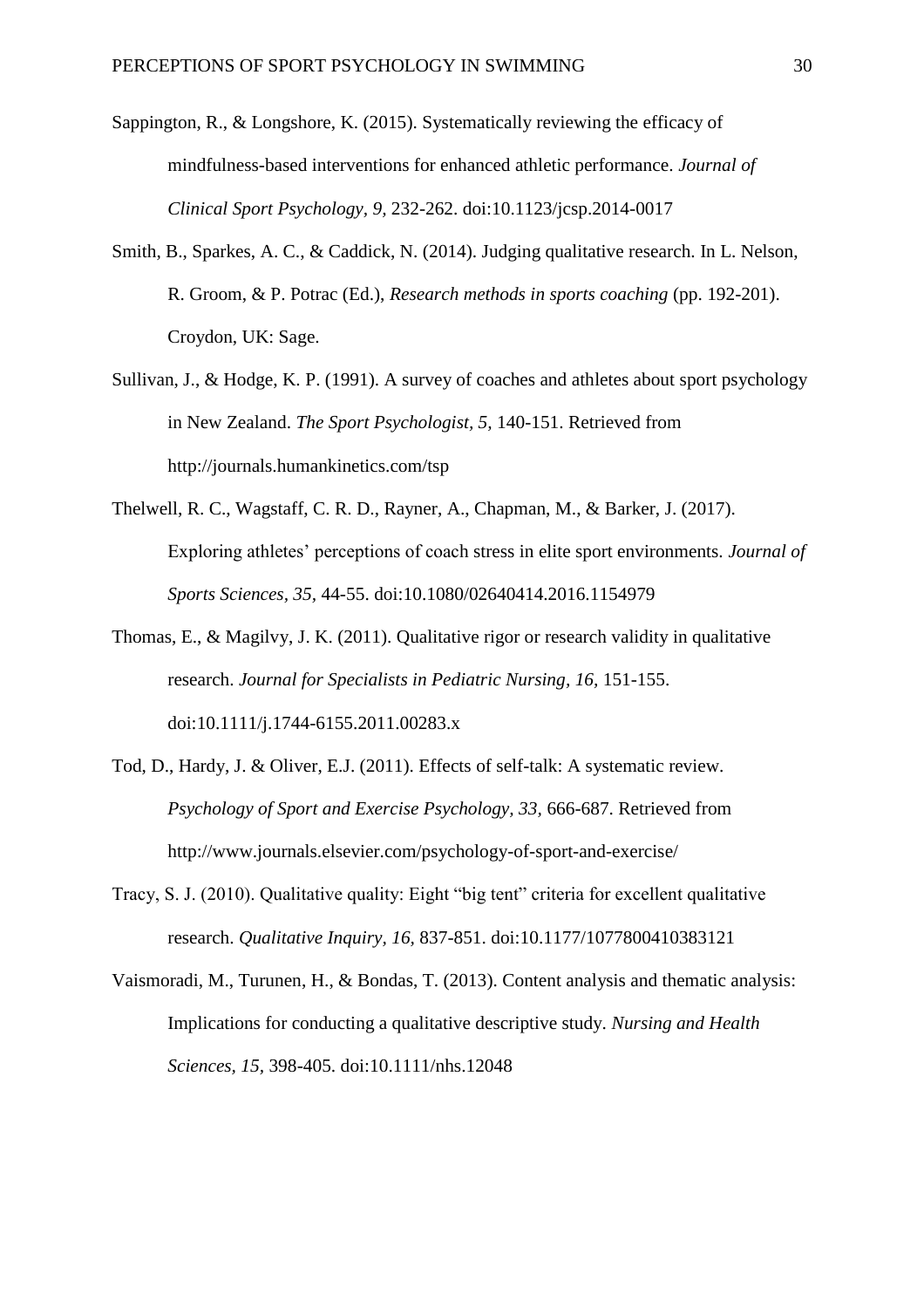- Vealey, R. S. (1994). Current status and prominent issues in sport psychology interventions. *Medicine and Science in Sports and Exercise, 26,* 495-502. doi:10.1249/00005768- 199404000-00015
- Verdonk, P., Seesing, H., & De Rijk, A. (2010). Doing masculinity, not doing health? A qualitative study among Dutch male employees about health beliefs and company exercise. *BMC Public Health, 10,* 1-14. doi:10.1186/1471-2458-10-712.
- Weinberg, R., & Comar, W. (1994). The effectiveness of psychological interventions in competitive sport. *Sports Medicine, 18*, 406-418. doi: 10.2165/00007256-199418060- 00005
- Weiss, A. G. (2002). The lost role of dependency in psychotherapy. *Gestalt Review, 6,* 6-17. Retrieved from: http://www.gisc.org/gestaltreview/
- Wilson, K. A., Gilbert, J. N., Gilbert, W. D., & Sailor, S. R. (2009). College athletic directors' perceptions of sport psychology consulting. *The Sport Psychologist, 23,*  405-424. Retrieved from http://journals.humankinetics.com/tsp
- Wrisberg, C. A., Loberg, L., Simpson, D., Withycombe, J. L., & Reed, A. (2010). An exploratory investigation of NCAA Division-I coaches' support of sport psychology consultants and willingness to seek mental training services. *The Sport Psychologist, 24,* 489-503. Retrieved from http://journals.humankinetics.com/tsp
- Wrisberg, C., Withycombe, J. L., Simpson, D., Loberg, L. A., & Reed, A. (2012). NCAA Division-I administrators' perceptions of the benefits of sport psychology services and possible roles for a consultant. *The Sport Psychologist*, *26*, 16-28. Retrieved from http://journals.humankinetics.com/tsp
- Zakrajsek, R. A., Martin, S. B., & Zizzi, S. J. (2011). Football coaches' attitudes toward sport psychology consultation and intentions to use sport psychology services.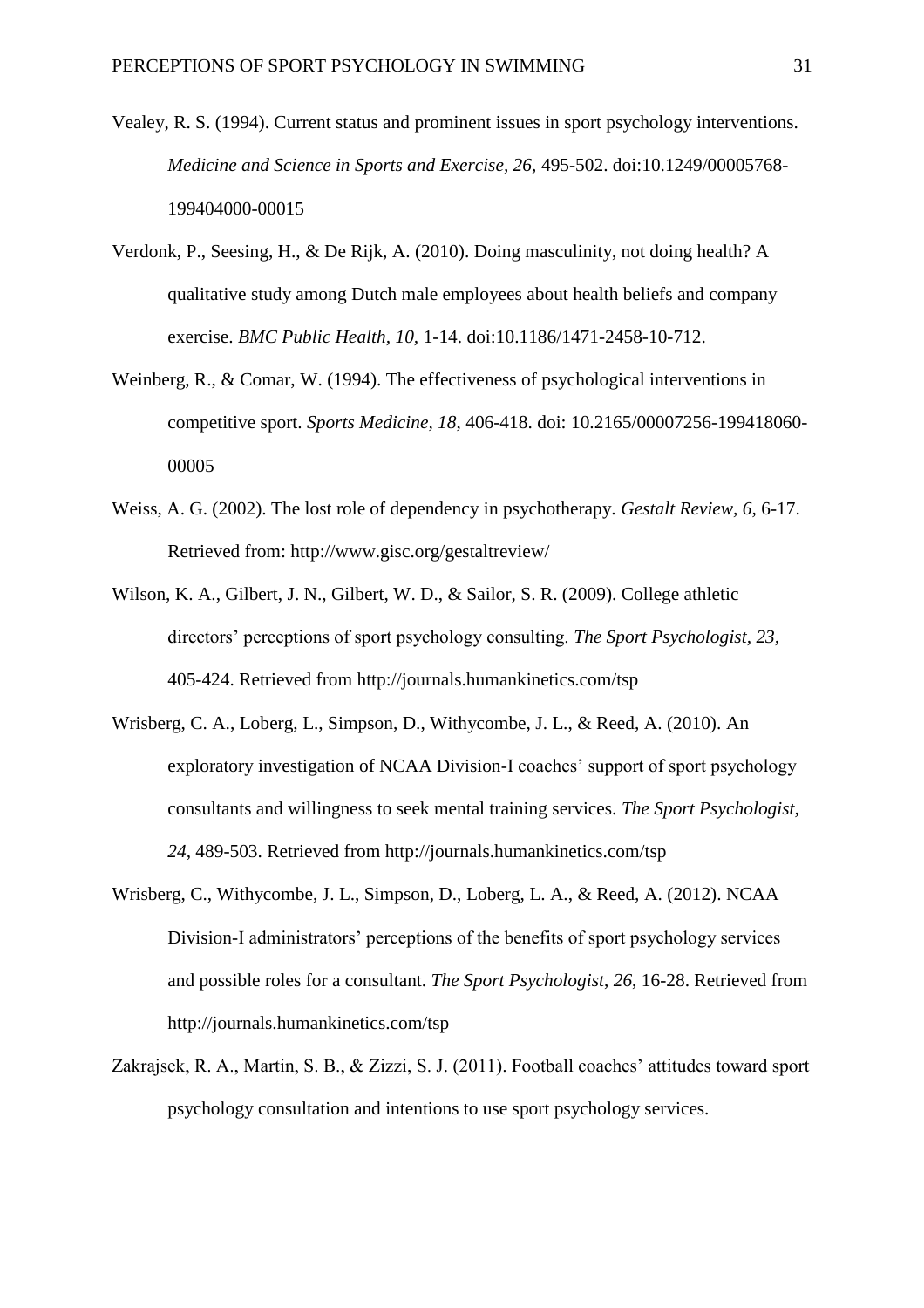*International Journal of Sport Science and Coaching, 6*, 461-478. doi:10.1260/1747- 9541.6.3.461

- Zakrajsek, R. A., Steinfeldt, J. A., Bodey, K. J., Martin, S. B., & Zizzi, S. J. (2013). NCAA Division 1 coaches' perceptions and preferred use of sport psychology services: A qualitative perspective. *The Sport Psychologist, 27,* 258-268. Retrieved from http://journals.humankinetics.com/tsp
- Zakrajsek, R. A., & Zizzi, S. J. (2007). Factors influencing track and swimming coaches' intentions to use sport psychology services. *Athletic Insight – The Online Journal of Sport Psychology, 9,* 1-21. Retrieved from: http://www.athleticinsight.com/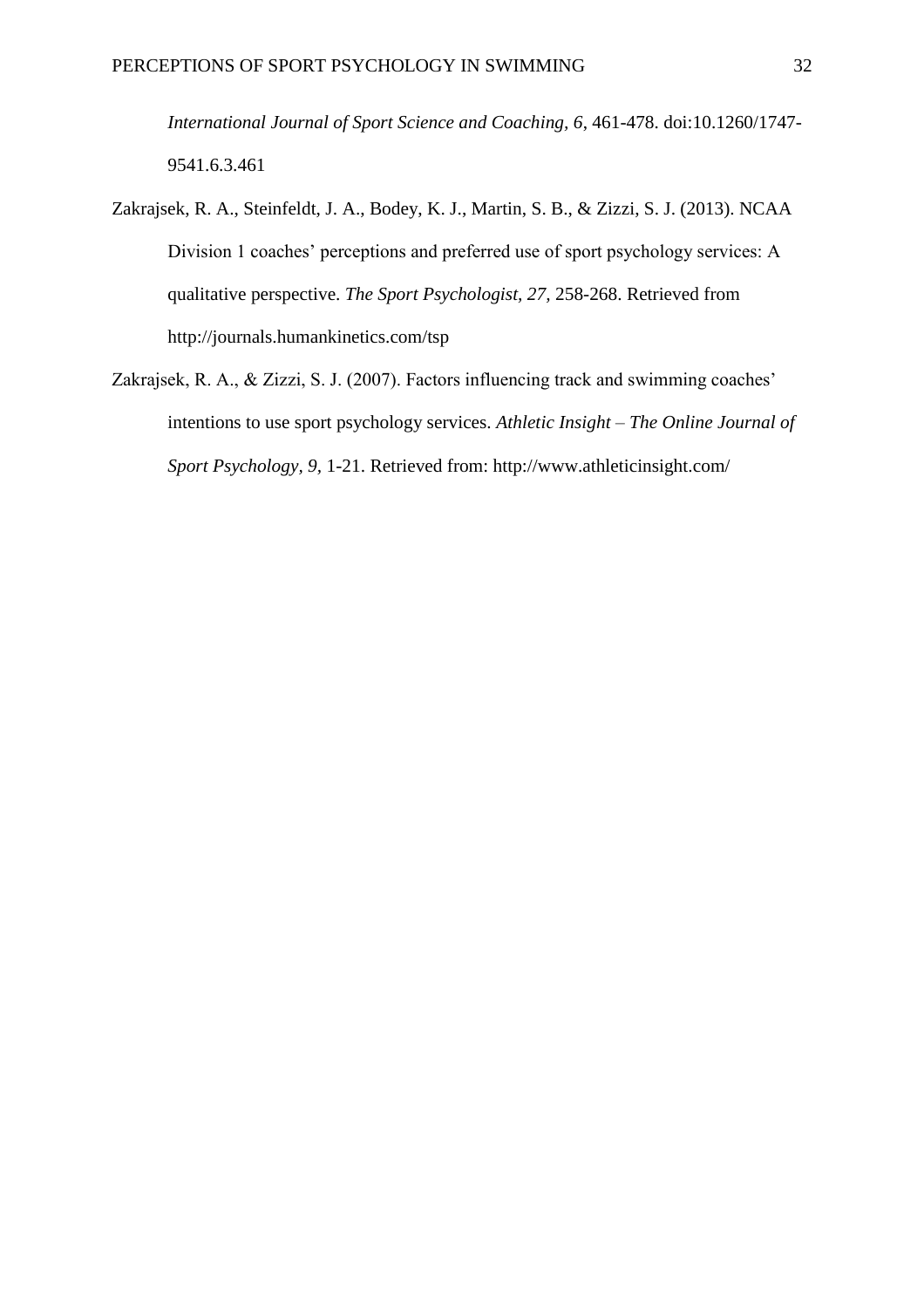|                  | Lower-order theme                                                                                                    | Higher-order theme                      |
|------------------|----------------------------------------------------------------------------------------------------------------------|-----------------------------------------|
| 7<br>4<br>3<br>3 | Limited effectiveness<br>Selective service provision<br>Hierarchy of importance<br>Questionable practitioner motives | Negative previous experiences           |
| 6<br>3<br>3      | Common sense<br>Too vague<br>Not a core service                                                                      | Lack of understanding                   |
| 6<br>3<br>3      | Reliance on practitioner<br>Fear of service<br>Social stigma                                                         | Unease with service                     |
| 3<br>3           | Challenge to the coaches' authority<br>Swimmers receive mixed messages                                               | Threat to coach-swimmer<br>relationship |

*Figure 1*. Perceptions of sport psychology in an Olympic swimming team: retrospective

reflections. A frequency analysis is provided to illustrate the number of participants

mentioning each lower-order theme.